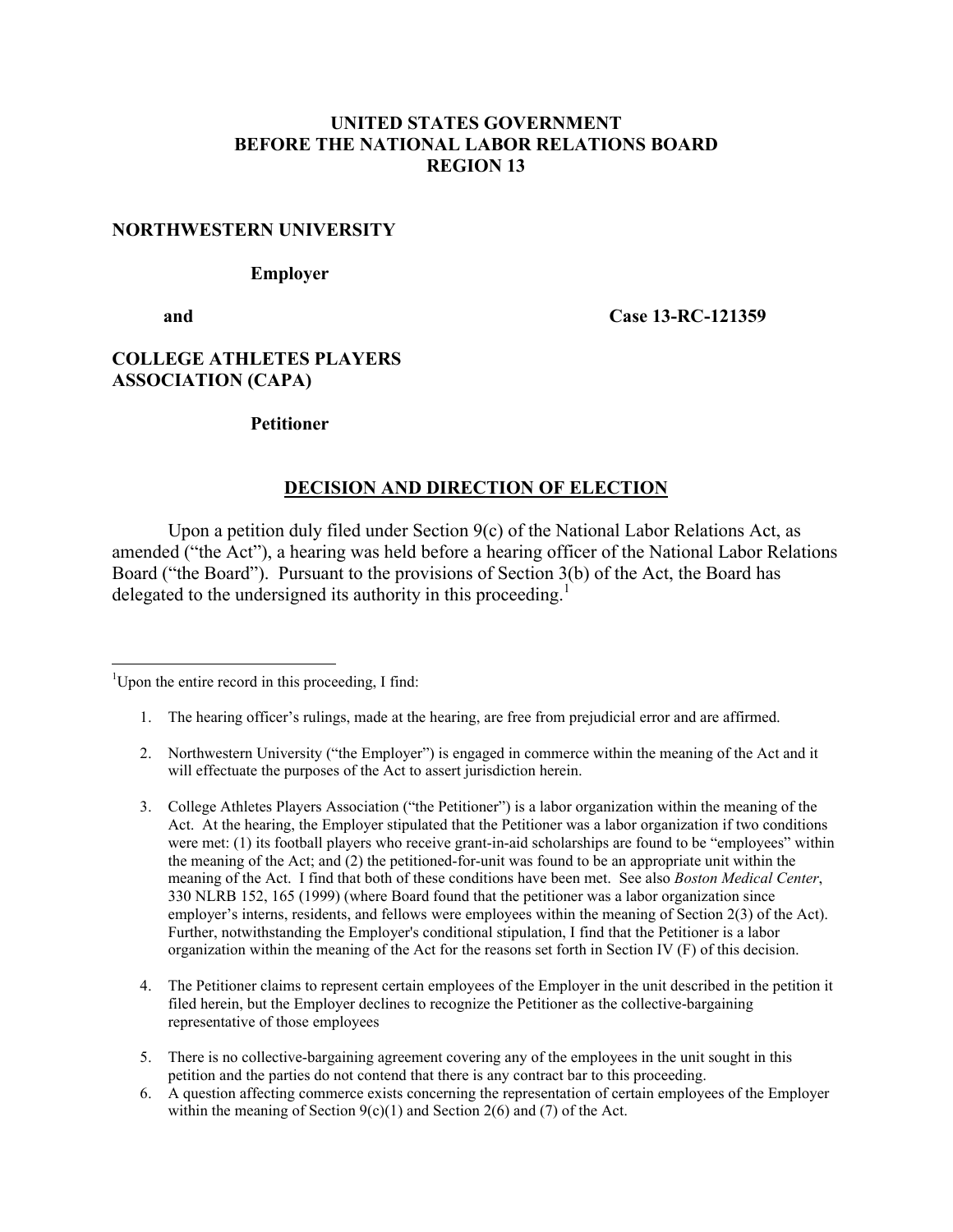#### **I. ISSUES**

The Petitioner contends that football players ("players") receiving grant-in-aid scholarships ("scholarship") from the Employer are "employees" within the meaning of the Act, and therefore are entitled to choose whether or not to be represented for the purposes of collective-bargaining. The Employer, on the other hand, asserts that its football players receiving grant-in-aid scholarships are not "employees" under the Act. It further asserts that these players are more akin to graduate students in *Brown University*, 342 NLRB 483 (2004), whom the Board found not to be "employees" under the Act.

In the alternative, the Employer contends that its players are temporary employees who are not eligible for collective bargaining.

Finally, the Employer contends that the petitioned-for-unit is arbitrary and not appropriate for bargaining.

# **II. DECISION**

For the reasons discussed in detail below, I find that players receiving scholarships from the Employer are "employees" under Section 2(3) of the Act. Accordingly, **IT IS HEREBY ORDERED** that an election be conducted under the direction of the Regional Director for Region 13 in the following appropriate bargaining unit:

Eligible to vote are all football players receiving football grant-in-aid scholarship and not having exhausted their playing eligibility employed by the Employer located at 1501 Central Street, Evanston, Illinois, but excluding office clerical employees and guards, professional employees and supervisors as defined in the Act.

# **III. STATEMENT OF FACTS**

### **A. Background**

The Employer is a private, non-profit, non-sectarian, coeducational teaching university chartered by the State of Illinois, with three campuses, including one located in Evanston, Illinois. It currently has an undergraduate enrollment of about 8,400 students. The academic calendar year for these students is broken down into four quarters: Fall, Winter, Spring, and an optional Summer Session. The schedule for the current academic calendar year shows that classes began on September 24, 2013 and conclude on June 13, 2014.

The Employer maintains an intercollegiate athletic program and is a member of the National Collegiate Athletic Association (NCAA). The NCAA is responsible for formulating and enforcing rules governing intercollegiate sports for participating colleges. The Employer is also a member of the Big Ten Conference and its students compete against the other 11 member schools (as well as non-conference opponents) in various sports. There are currently 19 varsity sports, which the Employer's students can participate in at the Division I level, including 8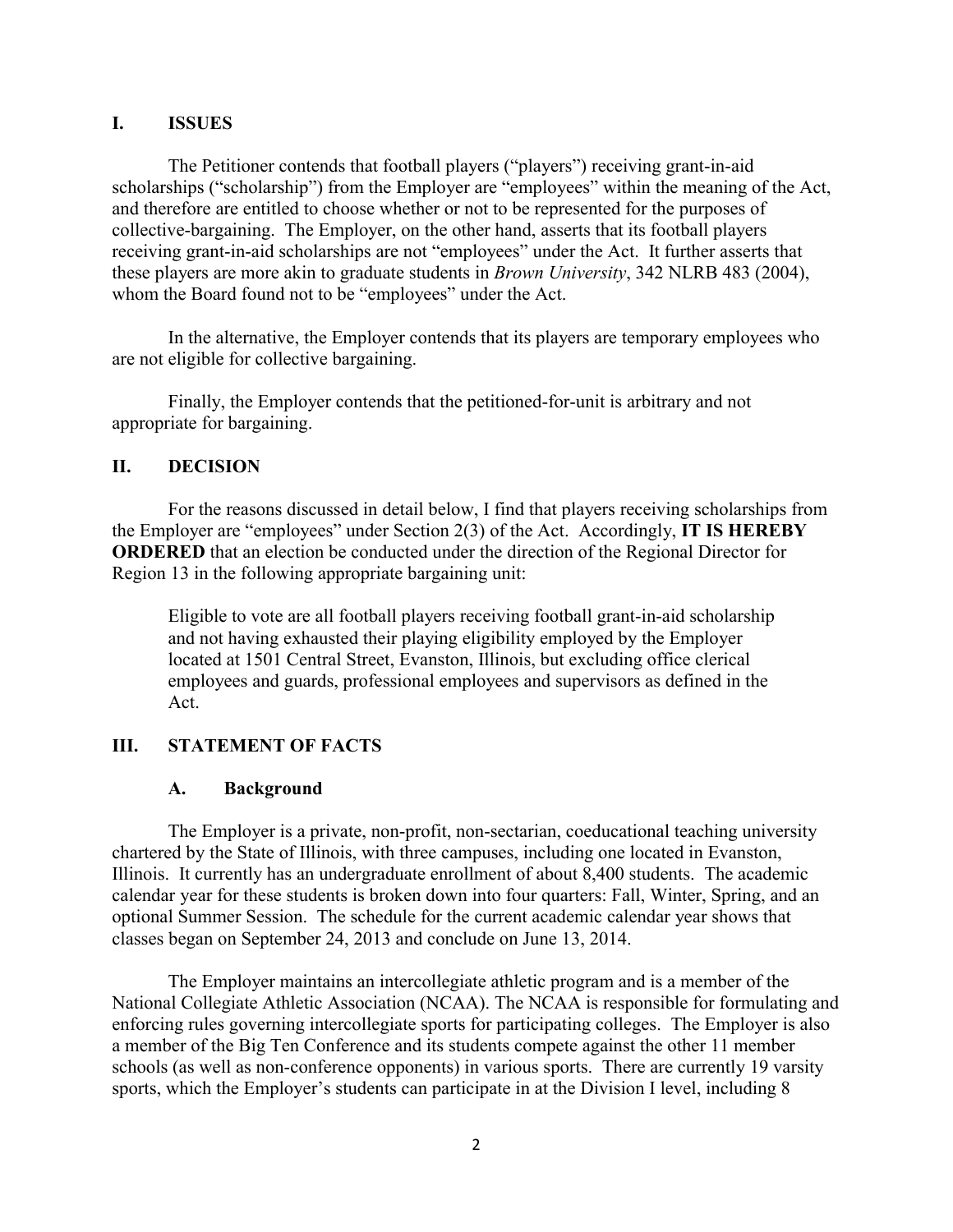varsity sports for men and 11 varsity sports for women. In total, there are about 500 students who compete in one of these sports each year for the Employer.

# **B. The Employer's Football Staff and Grant-in-Aid Scholarship Players**

As part of its athletic program, the Employer has a varsity football team that competes in games against other universities. The team is considered a Football Bowl Subdivision (FBS) Division I program.<sup>[2](#page-2-0)</sup> Since 2006, the head football coach has been Patrick Fitzgerald, Jr., and he has been successful in taking his team to five bowl games. On his football staff, there is a Director of Football Operations, Director of Player Personnel, Director of Player Development, nine full-time assistant coaches, and four graduate assistant coaches who assist him with his various duties. There are also five full-time strength coaches, two full-time video staff employees, two administrative assistants, and various interns who report to him. In turn, Head Coach Fitzgerald reports to Athletic Director James J. Phillips and President Dr. Morton Shapiro.

The Employer's football team is comprised of about 112 players of which there are 85 players who receive football grant-in-aid scholarships that pay for their tuition, fees, room, board, and books.<sup>[3](#page-2-1)</sup> The players on a scholarship typically receive grant-in-aid totaling  $$61,000$ each academic year.<sup>[4](#page-2-2)</sup> The grant-in-aid for the players' tuition, fees and books is not provided directly to them in the form of a stipend as is sometimes done with room and board. Because the Employer's football team has a rule requiring its players to live on campus during their first two years, these players live in a dorm room and are provided a meal card, which allows them to buy food at the school cafeteria. In contrast, the players who are upperclassmen can elect to live off campus, and scholarship players are provided a monthly stipend totaling between \$1,200 and \$1,600 to cover their living expenses. Under current NCAA regulations, the Employer is prohibited from offering its players additional compensation for playing football at its institution with one exception. The Employer is permitted to provide its players with additional funds out of a "Student Assistance Fund" to cover certain expenses such as health insurance, dress clothes required to be worn by the team while traveling to games, the cost of traveling home for a family member's funeral, and fees for graduate school admittance tests and tutoring.<sup>[5](#page-2-3)</sup> The players do not have FICA taxes withheld from the scholarship monies they receive. Nor do they receive a W-2 tax form from the Employer.

For a number of years, the NCAA rules provided that players could only receive one-year scholarships that were renewable each year at the discretion of the head coach. But effective the 2012-2013 academic year, the NCAA changed its rule to permit universities to offer four-year scholarships to players. The Employer immediately thereafter began to award its recruits four-

<span id="page-2-0"></span><sup>&</sup>lt;sup>2</sup> There are currently 120 to 125 universities with collegiate football teams that compete at the FBS Division I level. Seventeen of these universities, including the Employer, are private institutions.

<span id="page-2-1"></span><sup>&</sup>lt;sup>3</sup> The remainder of the football players on the team are "walk-ons" who do not receive grant-in-aid scholarships, but may receive need-based financial aid to attend the university which is not contingent on them remaining on the football team. This financial aid can be renewed every year if the player qualifies for it. The walk-ons may also eventually earn a grant-in-aid scholarship and this has in fact happened to 21 players within the past seven years.

<span id="page-2-2"></span><sup>&</sup>lt;sup>4</sup> This figure increases to about \$76,000 if a grant-in-aid scholarship player enrolls in classes during the Summer session.<br><sup>5</sup> For academic calendar year 2012-2013, the Employer disbursed about \$54,000 from this fund to 30 or 35 of its

<span id="page-2-3"></span>football players.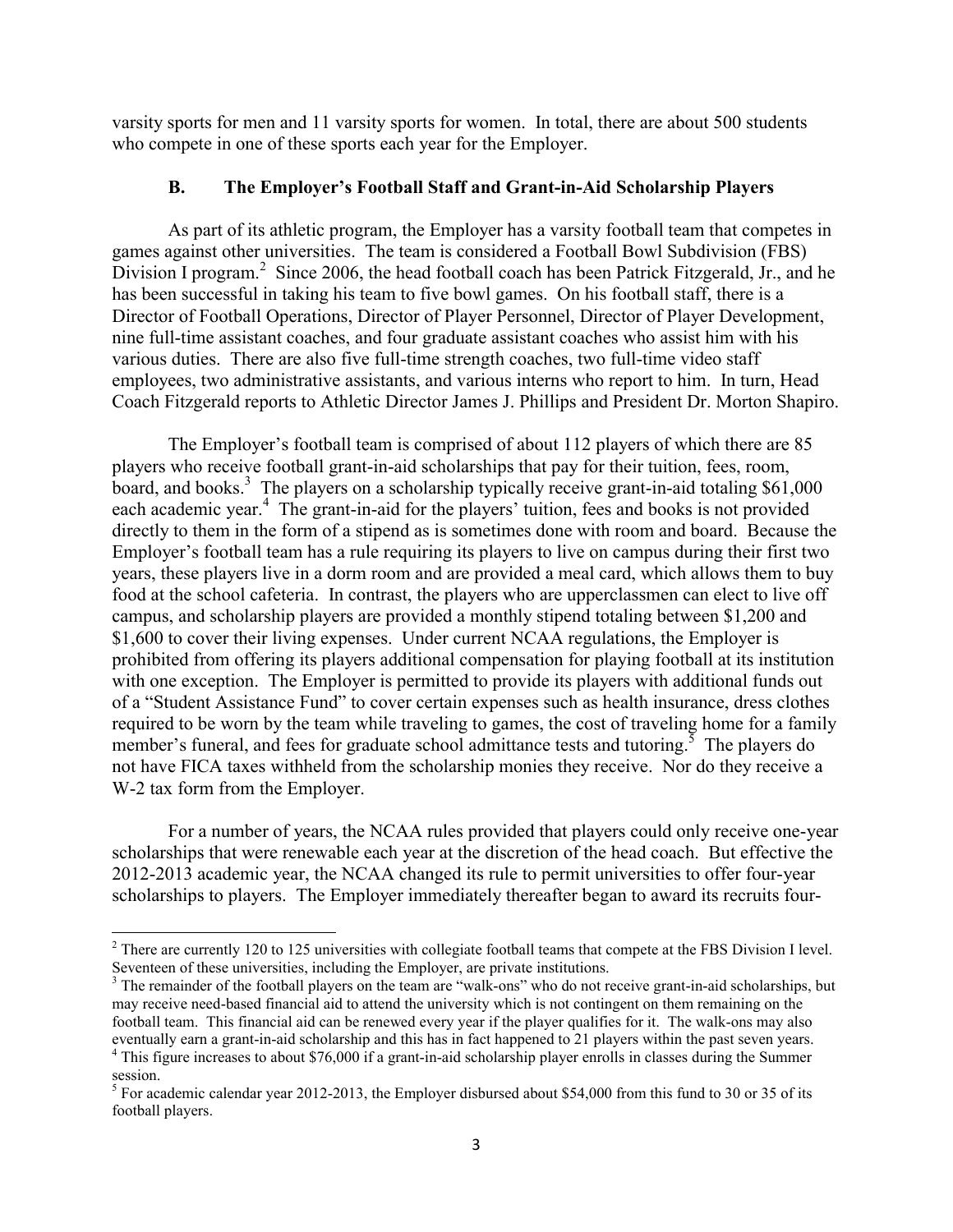year scholarships with an option for a fifth year (typically, in the case of a player who "redshirts" their freshmen year). [6](#page-3-0) When Head Coach Fitzgerald makes a scholarship offer to a recruit, he provides the individual both a National Letter of Intent and a four-year scholarship offer that is referred to as a "tender". Both documents must be signed by the recruit and the "tender" describes the terms and conditions of the offer.<sup>[7](#page-3-1)</sup> More specifically, it explains to the recruit that, under NCAA's rules, the scholarship can be reduced or canceled during the term of the award if the player: (1) renders himself ineligible from intercollegiate competition; (2) engages in serious misconduct warranting substantial disciplinary action; (3) engages in conduct resulting in criminal charges; (4) abuses team rules as determined by the coach or athletic administration; (5) voluntarily withdraws from the sport at any time for any reason; (6) accepts compensation for participating in an athletic contest in his sport; or (7) agrees to be represented by an agent. The "tender" further explains to the recruit that the scholarship cannot be reduced during the period of the award on the basis of his athletic ability or an injury.<sup>[8](#page-3-2)</sup> By July 1 of each year, the Employer has to inform its players, in writing, if their scholarships will not be renewed. However, the "tender" provides the players the right to appeal this decision.

In cases where Coach Fitzgerald believes that a player may have engaged in conduct that could result in the cancelation of his scholarship, he will speak to individuals within the athletic department. Athletic Director Phillips, after considering any recommendation offered by Fitzgerald, will then determine whether the conduct warrants cancellation of the scholarship. If the player appeals this decision, the player will meet with the Employer's Director of Financial Aid, the Faculty Representative, and a Representative from the Vice President of Student Affairs. It is undisputed that within the past five years, only one player has had his scholarship canceled for engaging in misconduct (shooting a BB gun in a dormitory) and another player had his scholarship canceled for violating the alcohol and drug policy a second time. In both cases, the athletic director asked for, and followed, Fitzgerald's recommendation to cancel the scholarships.

# **C. The Employer's Football Players are Subject to Special Rules**

As has already been alluded to, the Employer's players (both scholarship players and walk-ons) are subject to certain team and athletic department rules set forth, inter alia, in the Team Handbook that is applicable solely to the Employer's players and Northwestern's Athletic Department Handbook. Northwestern's regular student population is not subject to these rules and policies. Specifically, freshmen and sophomore year players receiving scholarships are required to live in on-campus dormitories. Only upperclassmen players are permitted to live off campus and even then they are required to submit their lease to Fitzgerald for his approval before they can enter into it. If players want to obtain outside employment, they must likewise first obtain permission from the athletic department. This is so that the Employer can monitor whether the player is receiving any sort of additional compensation or benefit because of their

<span id="page-3-0"></span> $6$  These four year scholarships remain in effect through the end of the players' senior year even if they no longer have any remaining football eligibility.

<span id="page-3-1"></span><sup>&</sup>lt;sup>7</sup> Once the recruit signs the "tender," its contractual terms are binding on the Employer. However, the recruit is permitted to terminate the "tender" after signing it.

<span id="page-3-2"></span><sup>&</sup>lt;sup>8</sup>The Employer's own policy is to not cancel a player's scholarship due to injury or position on the team's depth chart as explained in Head Coach Fitzgerald's scholarship offer letter to recruits. If a player has a career ending injury, they are deemed a "medical non-counter" which means that their football scholarship does not count against the NCAA's 85 scholarship limit for Division I football.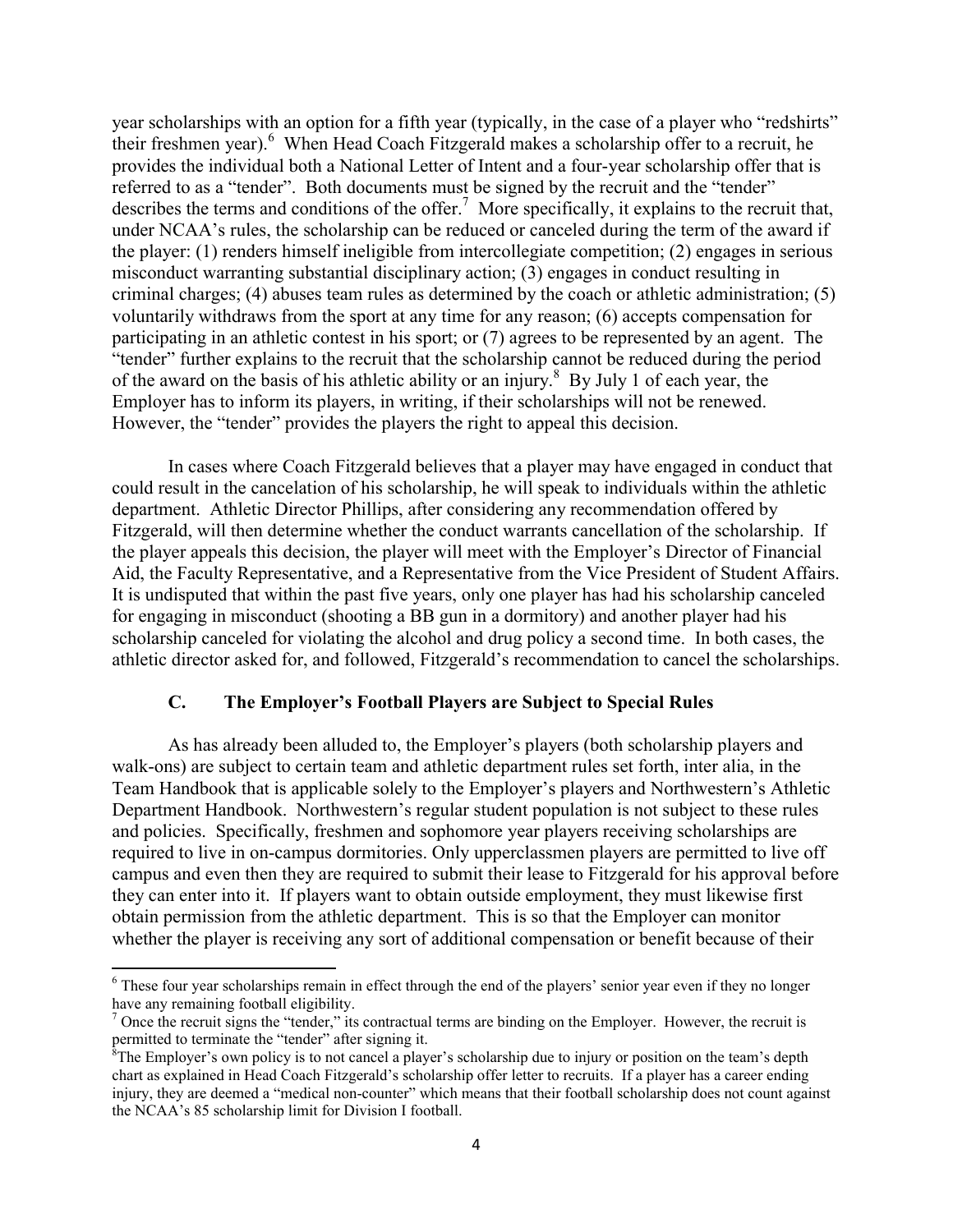athletic ability or reputation.<sup>[9](#page-4-0)</sup> Similarly, players are required to disclose to their coaches detailed information pertaining to the vehicle that they drive. The players must also abide by a social media policy, which restricts what they can post on the internet, including Twitter, Facebook, and Instagram. In fact, the players are prohibited from denying a coach's "friend" request and the former's postings are monitored. The Employer prohibits players from giving media interviews unless they are directed to participate in interviews that are arranged by the Athletic Department. Players are prohibited from swearing in public, and if a player "embarrasses" the team, he can be suspended for one game. A second offense of this nature can result in a suspension up to one year. Players who transfer to another school to play football must sit out a year before they can compete for the new school. Players are prohibited from profiting off their image or reputation, including the selling of merchandise and autographs. Players are also required to sign a release permitting the Employer and the Big Ten Conference to utilize their name, likeness and image for any purpose.<sup>[10](#page-4-1)</sup> The players are subject to strict drug and alcohol policies and must sign a release making themselves subject to drug testing by the Employer, Big Ten Conference, and NCAA. The players are subject to anti-hazing and anti-gambling policies as well.

During the regular season, the players are required to wear a suit to home games and team issued travel sweats when traveling to an away football game. They are also required to remain within a six-hour radius of campus prior to football games. If players are late to practice, they have to attend one hour of study hall on consecutive days for each minute they were tardy. Players may also be required to run laps for violating less egregious team rules. Even the players' academic lives are controlled as evidenced by the fact that they are required to attend study hall if they fail to maintain a certain grade point average (GPA) in their classes. And irrespective of their GPA, all freshmen players must attend six hours of study hall each week.

#### **D. Football Players' Time Commitment to Their Sport**

 $\overline{a}$ 

The first week in August, the scholarship and walk-on players begin their football season with a month-long training camp, which is considered the most demanding part of the season. In training camp (and the remainder of the calendar year), the coaching staff prepares and provides the players with daily itineraries that detail which football-related activities they are required to attend and participate in. The itineraries likewise delineate when the players are to eat their meals and receive any necessary medical treatment. For example, the daily itinerary for the first day of training camp in 2012 shows that the athletic training room was open from 6:30 a.m. to 8:00 a.m. so the players could receive medical treatment and rehabilitate any lingering injuries. Because of the physical nature of football, many players were in the training room during these hours. At the same time, the players had breakfast made available to them at the N Club. From 8:00 a.m. to 8:30 a.m., any players who missed a summer workout (discussed below) or who were otherwise deemed unfit by the coaches were required to complete a fitness test. The players were then separated by position and required to attend position meetings from 8:30 am.

<span id="page-4-0"></span> $9$  If the Employer is found to be in violation of NCAA regulations, it can be penalized by the imposition of practice limitations, scholarship reductions, public reprimands, fines, coach suspensions, personnel limitations, and postseason prohibitions.

<span id="page-4-1"></span> $10<sup>10</sup>$  It is undisputed that the Employer sells merchandise to the public, such as football jerseys with a player's name and number, that may or may not be autographed by the player.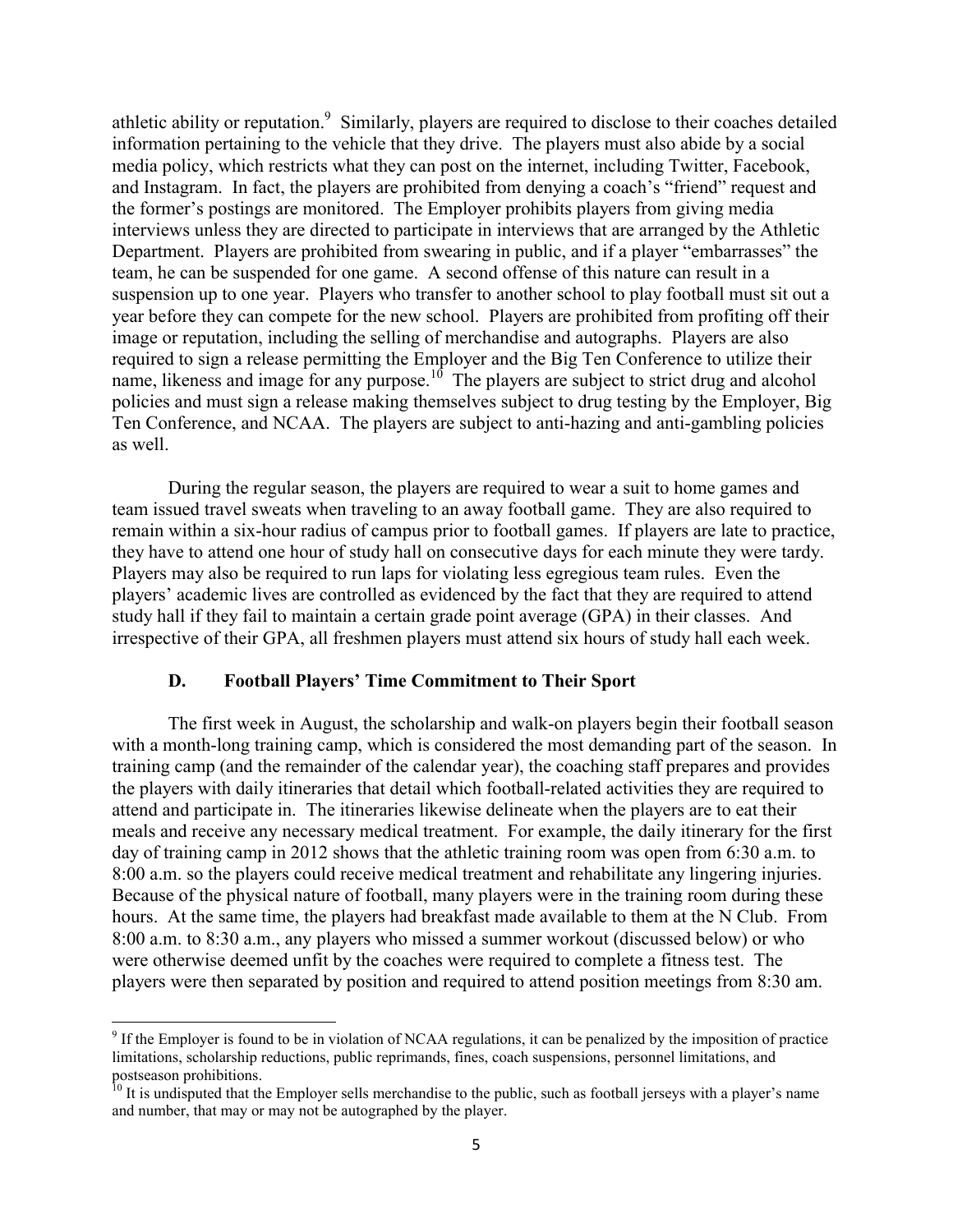to 11:00 a.m. so that they could begin to install their plays and work on basic football fundamentals. The players were also required to watch film of their prior practices at this time. Following these meetings, the players had a walk-thru from 11:00 a.m. to 12:00 p.m. at which time they scripted and ran football plays. The players then had a one-hour lunch during which time they could go to the athletic training room, if they needed medical treatment. From 1:00 p.m. to 4:00 p.m., the players had additional meetings that they were required to attend. Afterwards, at 4:00 p.m., they practiced until team dinner, which was held from 6:30 p.m. to 8:00 p.m. at the N Club. The team then had additional position and team meetings for a couple of more hours. At 10:30 p.m., the players were expected to be in bed ("lights out") since they had a full day of football activities and meetings throughout each day of training camp. After about a week of training camp on campus, the Employer's football team made their annual trek to Kenosha, Wisconsin for the remainder of their training camp where the players continued to devote 50 to 60 hours per week on football related activities.

After training camp, the Employer's football team starts its regular season which consists of 12 games played against other colleges, usually played on Saturdays, between the beginning of September and the end of November. During this time, the players devote 40 to 50 hours per week to football-related activities, including travel to and from their scheduled games.<sup>[11](#page-5-0)</sup> During each Monday of the practice week, injured players must report to the athletic training room to receive medical treatment starting at about 6:15 a.m. Afterwards, the football coaches require the players to attend mandatory meetings so that they can begin to install the game plan for their upcoming opponent. However, the only physical activity the coaches expect the players to engage in during this day is weightlifting since they are still recovering from their previous game. The next several days of the week (Tuesday through Thursday), injured players must report to the athletic training room before practice to continue to receive medical treatment. The coaches require all the players to attend mandatory practices and participate in various footballrelated activities in pads and helmets from about  $7:50$  a.m. until 11:50 a.m.<sup>[12](#page-5-1)</sup> In addition, the players must attend various team and position meetings during this time period. Upon completion of these practices and meetings, the scholarship players attend a mandatory "training table" at the N Club where they receive food to assist them in their recovery. Attendance is taken at these meals and food is only provided to scholarship players and those walk-ons who choose to pay for it out of their own pocket. $^{13}$  $^{13}$  $^{13}$ 

Because NCAA rules limit the players' CARA hours to four per day, the coaches are not permitted to compel the players to practice again later in the day. The players, however,

<span id="page-5-0"></span><sup>&</sup>lt;sup>11</sup> NCAA rules limit "countable athletically related activities" (CARA) to 20 hours per week from the first regular season game until the final regular season game (or until the end of the Employer's Fall quarter in the event it qualifies for a Bowl game). The CARA total also cannot exceed four hours per day and the players are required to have one day off every week. However, the fact that the players devote well over 20 actual hours per week on football-related activities does not violate the NCAA's CARA limitations since numerous activities such as travel, mandatory training meetings, voluntary weight conditioning or strength training, medical check-ins, training tape review and required attendance at "training table" are not counted by the NCAA. In the same vein, NCAA limits players to 20 CARA hours during Spring football practice and 8 CARA hours during the remainder of the offseason.

<span id="page-5-1"></span> $12$  After the classes begin in late September, the football practices are moved up one hour.

<span id="page-5-2"></span><sup>&</sup>lt;sup>13</sup> To avoid providing an additional benefit to the scholarship players, the Employer will reduce the monthly stipend of any upperclassmen living off campus by about \$13 for each "training table."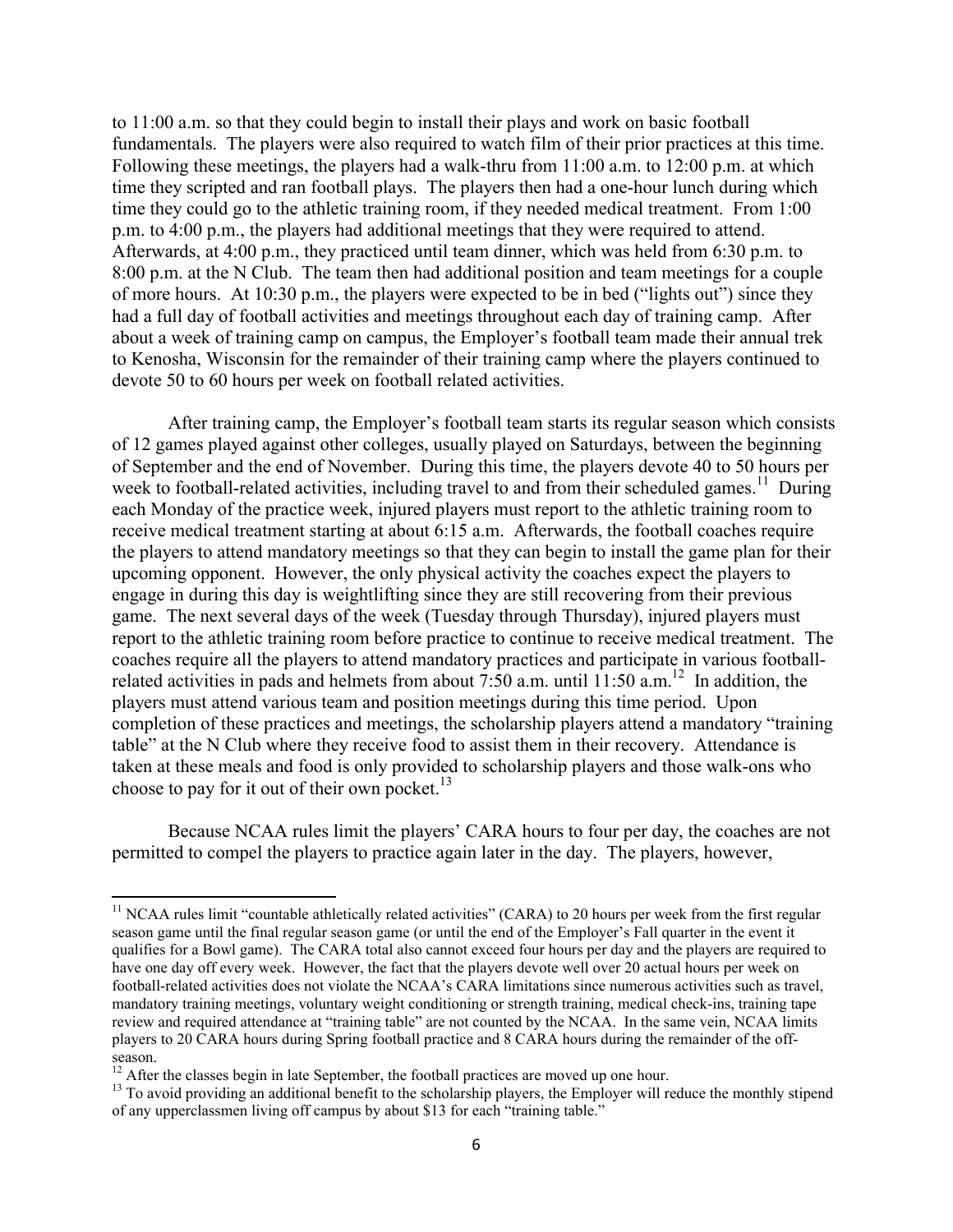regularly hold 7-on-7 drills (which involve throwing the football without the participation of the team's offensive and defensive linemen) outside the presence of their coaches. To avoid violating the NCAA's CARA limitations, these drills are scheduled by the quarterback and held in the football team's indoor facility in the evening. A student athletic trainer is also present for these drills to provide medical assistance, if necessary. In the same way, around 8:00 p.m., the players will go to their coaches' offices to watch film on their own for up to a couple of hours.<sup>[14](#page-6-0)</sup>

During the regular competition season, the players' schedule is different on Friday than other days of the week because it is typically a travel day. For home games, the team will initially meet at 3:00 p.m. and have a series of meetings, walk-thrus and film sessions until about 6:00 p.m. The team will then take a bus to a local hotel where the players will be required to have a team dinner and stay overnight. In the evening, the players have the option of attending chapel and then watching a movie. At the conclusion of the movie, the players have a team breakdown meeting at 9:00 p.m. before going to bed.

About half of the games require the players to travel to another university, either by bus or airplane. In the case of an away game against the University of Michigan football team on November 9, 2012,<sup>[15](#page-6-1)</sup> the majority of players were required to report to the N Club by 8:20 a.m. for breakfast. At 8:45 a.m., the offensive and defensive coaches directed a walk-thru for their respective squads. The team then boarded their buses at 10:00 a.m. and traveled about five hours to Ann Arbor, Michigan.<sup>[16](#page-6-2)</sup> At 4:30 p.m. (EST), after arriving at Michigan's campus, the players did a stadium walk-thru and then had position meetings from 5:00 p.m. to 6:00 p.m. The coaches thereafter had the team follow a similar schedule as the home games with a team dinner, optional chapel, and a team movie. The players were once again expected to be in bed by 10:30 p.m.

On Saturday, the day of the Michigan game, the players received a wake-up call at 7:30 a.m. and were required to meet for breakfast in a coat and tie by no later than 8:05 a.m. The team then had 20 minutes of meetings before boarding a bus and departing for the stadium at 8:45 a.m. Upon arriving at the stadium, the players changed into their workout clothes and stretched for a period of time. They afterwards headed to the training room to get taped up, receive any medical treatment, and put on their football gear. About 65 minutes before kickoff, the players took the field and did additional stretches and otherwise warmed-up for the game. At noon, the game kicked off and Head Coach Fitzgerald, in consultation with his assistant coaches, was responsible for determining the starting lineup and which substitutions would be made during the course of the game. While most games normally last about three hours, this one lasted about four hours since it went into overtime. Following the game, the coaches met with the players, and some of those individuals were made available to the media for post-game interviews by the Employer's athletic department staff. Other players had to receive medical

<span id="page-6-0"></span><sup>&</sup>lt;sup>14</sup> The players watch film of their past games and critique their performance and similarly watch film of an upcoming opponent's prior games to try to gain a competitive advantage.

<span id="page-6-1"></span> $15$  It is undisputed that the travel itinerary for the Michigan game accurately reflects the players' required time commitment on Friday and Saturday when playing an away game.

<span id="page-6-2"></span><sup>&</sup>lt;sup>16</sup> The football team's handbook states that "when we travel, we are traveling for one reason: to WIN a football game. We will focus all of our energy on winning the game." However, the players are permitted to spend two or three hours studying for their classes while traveling to a game as long as they, in the words of Head Coach Fitzgerald "get their mind right to get ready to play."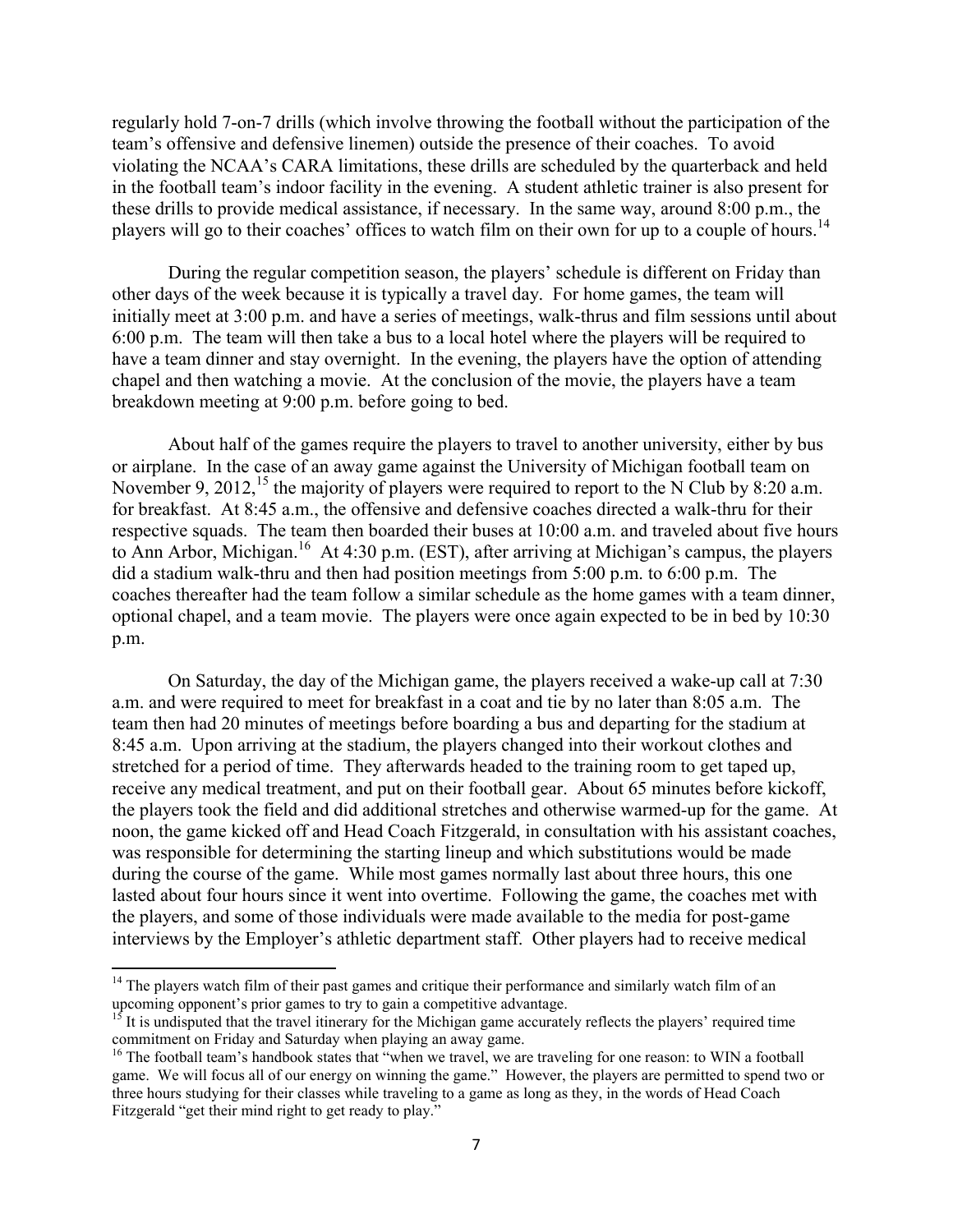treatment and eventually everyone on the roster changed back into their travel clothes before getting on the bus for the five hour drive back to the Evanston campus. At around 9:00 or 10:00 p.m., the players arrived at the campus.<sup>[17](#page-7-0)</sup>

Although no mandatory practices are scheduled on Sunday following that week's football game, the players are required to report to the team's athletic trainers for a mandatory injury check. Those players who sustained injuries in the game will receive medical treatment at the football facility.

In the years that the team qualifies for a Bowl game, the season will be extended another month such that the players are practicing during the month of December in preparation for their Bowl game – which is usually played in early January. The coaches expect the players to devote the same amount of hours on their football duties during the postseason (40 to 50 hours per week), with one key difference being that the players are no longer taking classes since the academic quarter ends in mid-December.<sup>[18](#page-7-1)</sup> While the players are allowed to leave campus for several days before Christmas, they must report back by Christmas morning. To ensure that the players abide by this schedule, they are required to give their flight itinerary to their position coaches before leaving campus.<sup>[19](#page-7-2)</sup>

Following the Bowl game, there is a two-week discretionary period where the players have the option to go into the weight room to workout.<sup>[20](#page-7-3)</sup> While the weight room is next to the football coaches' offices, NCAA rules prohibit coaches from conducting the players' workouts during this discretionary period. While the Employer's strength and conditioning coaches are allowed to monitor these workouts, various team leaders, including those players on the team leadership council, $2<sup>1</sup>$  attempt to ensure that attendance is high at these optional workouts during this and the eight other discretionary weeks throughout the year.

In mid-January, the players begin a one-month period of winter workouts during, which they spend about one hour running and doing agility drills and another hour lifting weights four or five days per week. These mandatory workouts are conducted by the football team's strength and conditioning coaches as they critique each individual player's attitude and performance. During this time the players also receive medical treatment for any ailments or injuries. This treatment could take the form of something as simple as getting into a cold tub or having their ankles taped. As is done in the regular season, the scholarship players are required to attend

<span id="page-7-0"></span> $17$  Although the players devoted more than 24 hours on Friday and Saturday to travel and football related activities, this only constituted 4.8 CARA hours under the NCAA's guidelines. In fact, the entire game day constituted only three CARA hours under these guidelines.

<span id="page-7-1"></span> $18$  The players who are living on campus must also move into a hotel since the dorms are closed after final exams are completed.

<span id="page-7-2"></span><sup>&</sup>lt;sup>19</sup> The players are also required to give their flight itineraries to their position coaches at other times of the year when they desire to fly home.

<span id="page-7-3"></span><sup>&</sup>lt;sup>20</sup> Between January 1 and the beginning of preseason practice, the NCAA rules mandate that players be provided a total of nine discretionary weeks.

<span id="page-7-4"></span><sup>&</sup>lt;sup>21</sup> Each season, the football team has a "leadership council" which consists of freshmen, sophomore, junior, and senior players who were voted on by their teammates. These players meet with Coach Fitzgerald and discuss any issues that arise on the team. However, Fitzgerald retains the final decision on all matters raised.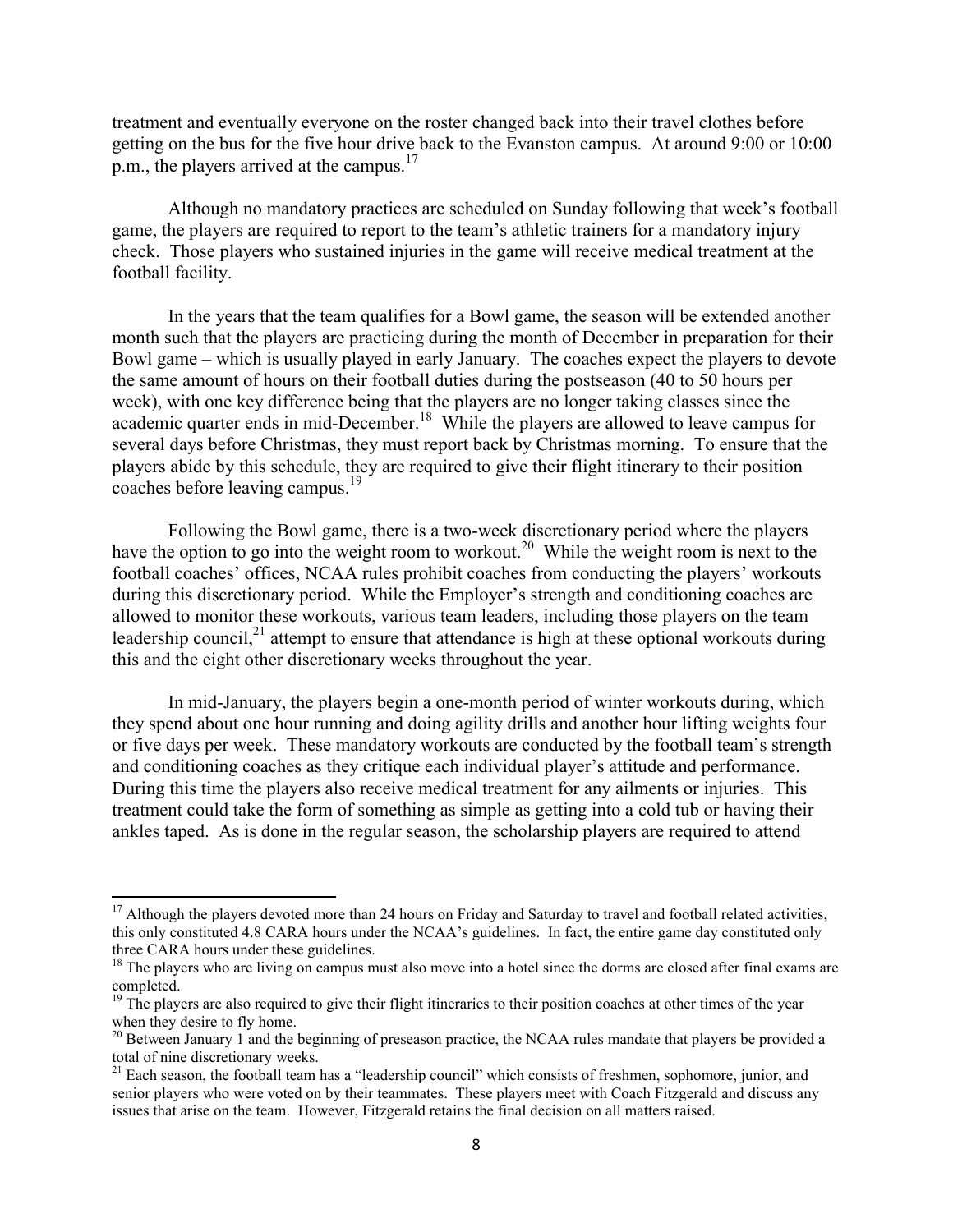mandatory "training table" after their workouts. In total, the players devote about 12 to 15 hours per week on these workouts.

In mid-February, the players have a one-week period referred to as "Winning Edge" which serves as a transition to Spring football. During this week, the football coaches separate the players into smaller groups and require them to compete with one another in various types of demanding competitions to test their levels of conditioning. The coaches also have the players lift weights in between these scheduled competitions. Overall, the players can expect to spend 15 to 20 hours on this week's mandatory activities.

From the conclusion of the "Winning Edge" until about mid-April, the players participate in Spring football which requires them to devote about 20 to 25 hours per week. In this period, the players wear their pads and helmets and resume practicing football skills. The football coaches also require the players to attend scheduled meetings so they can reinstall their offense and defense for the upcoming season. The players are similarly required to watch film of each day's practice to assist in their development while in these meetings. In addition, the coaches will designate times when the players must lift weights and improve their conditioning. This important two-month period serves as an opportunity for the players to impress their coaches and move up on the depth charts in the various positions they are competing for. At the conclusion of Spring football, the team holds its annual Spring game which is basically a scrimmage between the current eligible players.

Following the conclusion of Spring football, the players have a discretionary week in which there is no expectation that they remain on campus and train. The players then return to campus and begin Spring workouts, which are conducted by the strength and conditioning coaches. These mandatory workouts are similar to those performed in the winter and involve one hour of running and another hour of weightlifting. Besides one discretionary week in the first week in May, the workouts continue until about the beginning of June when the academic year ends.

At the end of the academic year, the players will return to their respective homes for a couple of weeks (which are discretionary weeks) before being required to report back to campus for Summer workouts, which are once again conducted by the strength and conditioning coaches. The team leaders will also use this time to teach the team's offense and defense to incoming freshmen. In fact, the players participate in 7-on-7 drills from 7:00 p.m. to 10:00 p.m., two times per week and watch film as part of their preparation for the upcoming season. In total, both the upperclassmen and incoming freshmen devote 20 to 25 hours per week on summer workouts before the start of training camp.

# **E. The Recruitment and Academic Life of the Employer's Grant-in-Aid Scholarship Players**

The record makes clear that the Employer's scholarship players are identified and recruited in the first instance because of their football prowess and not because of their academic achievement in high school. Only after the Employer's football program becomes interested in a high school player based on the potential benefit he might add to the Employer's football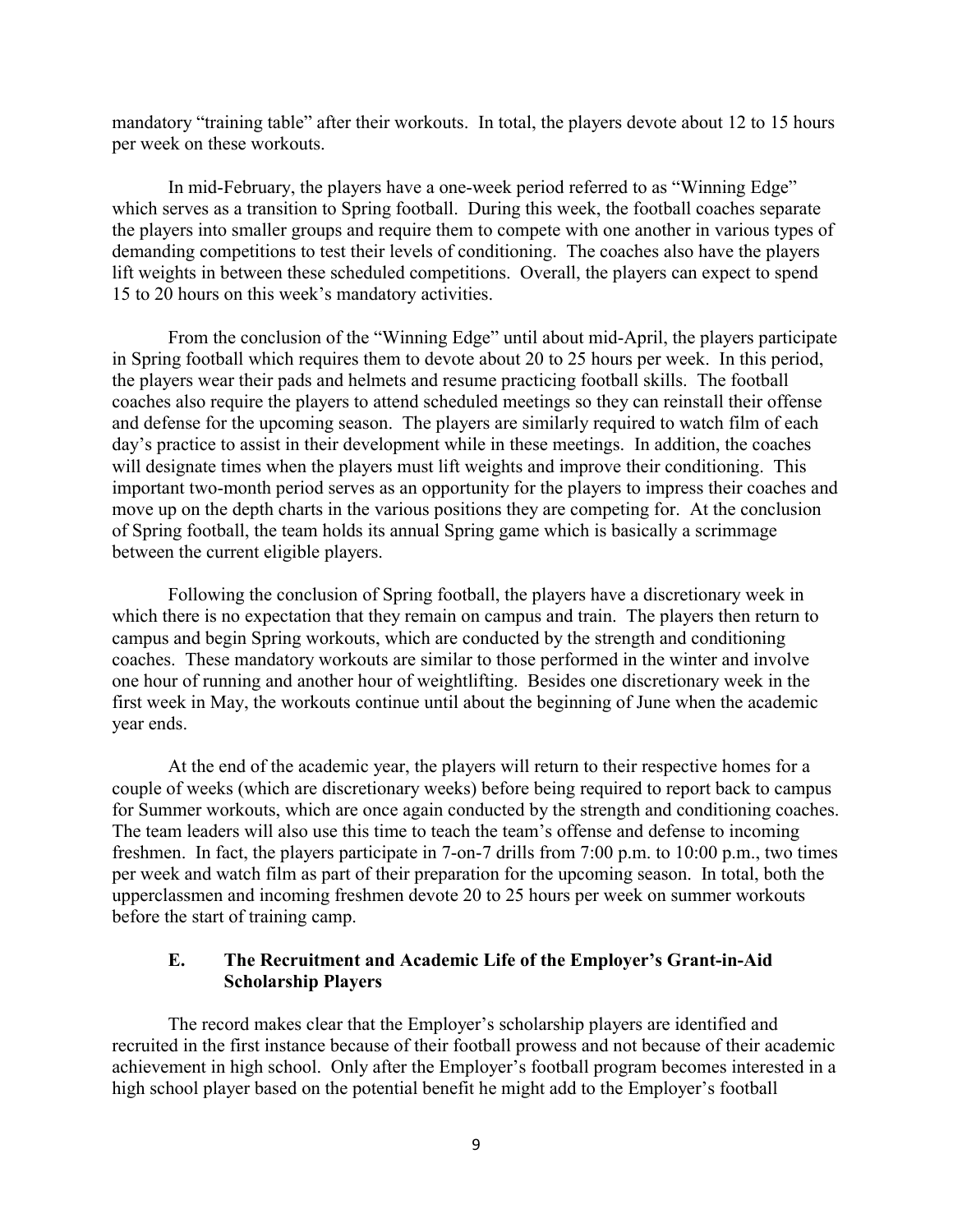program does the potential candidate get vetted through the Employer's recruiting and admissions process.

Regarding the Employer's recruitment process, after a potential player comes to the attention of the Employer's football program, Coach Fitzgerald becomes involved. One of Fitzgerald's busiest recruiting periods is in September when he is permitted to evaluate recruits at their respective high schools and attend their football games to observe their football ability first hand. In December and January, he is also permitted to have one in-home visit with each recruit. These home visits provide him the opportunity to explain to the recruit and their parents what it means to be a student-athlete at the Employer. More specifically, Fitzgerald will explain how they will have the opportunity to take certain classes, receive academic and social support, and have certain responsibilities as players. Fitzgerald's assistant coaches are likewise involved in recruiting and can visit recruits at their high schools in April and May. The coaches are also permitted to have six in-home visits with each recruit in December and January. As part of this initial process, after the football staff identifies candidates they are interested in, information regarding a potential recruit's high school transcript, standardized test scores, letters of recommendation and senior class schedule are presented to the Employer's Admission Office to evaluate potential recruits for pre-admission to the University.

During the recruiting process, the Employer's football coaches are not permitted to have direct contact with the Admissions Office so that Christopher Watson, the Dean of Undergraduate Admissions, does not feel pressured to pre-approve a recruit for admission. Head Coach Fitzgerald must instead speak to Janna Blais, who is the Deputy Director of Athletics for Student-Athlete Welfare. She reviews the recruit's high school transcript, standardized test scores, letters of recommendation, and senior year class schedule before making an initial determination as to whether he can be academically successful. If Blais believes the recruit meets this standard, she will speak to and obtain a final decision from Watson concerning that recruit.<sup>[22](#page-9-0)</sup> If the recruit is pre-approved for admission, he completes the formal admissions application with the understanding that he will be admitted as long as his academic record is maintained. However, some recruits are not deemed admissible such that the coaches will have to cease recruiting that individual.

After being pre-approved for admission, recruits selected to receive an offer of scholarship are informed of their pre-admission via letter by Coach Fitzgerald notifying the potential players:

> "CONGRATULATIONS, the Northwestern Football Staff and I would like to offer you a full scholarship… You possess the talent and embody the characteristics and values necessary to succeed at Northwestern University as a student-athlete on our football team."

Subsequently, the Employer extends formal tender offers to recruits which must formally accept and execute. The offers specifically set forth the terms and conditions of the Athletic Tender

<span id="page-9-0"></span> $22$  According to Blais, there are no written guidelines in terms of a minimum GPA or standardized test score that a football recruit must have to gain admission to the University. She testified that the lowest GPA for a football recruit that she recalled discussing with the admissions office was 2.78 (on scale of 4.0).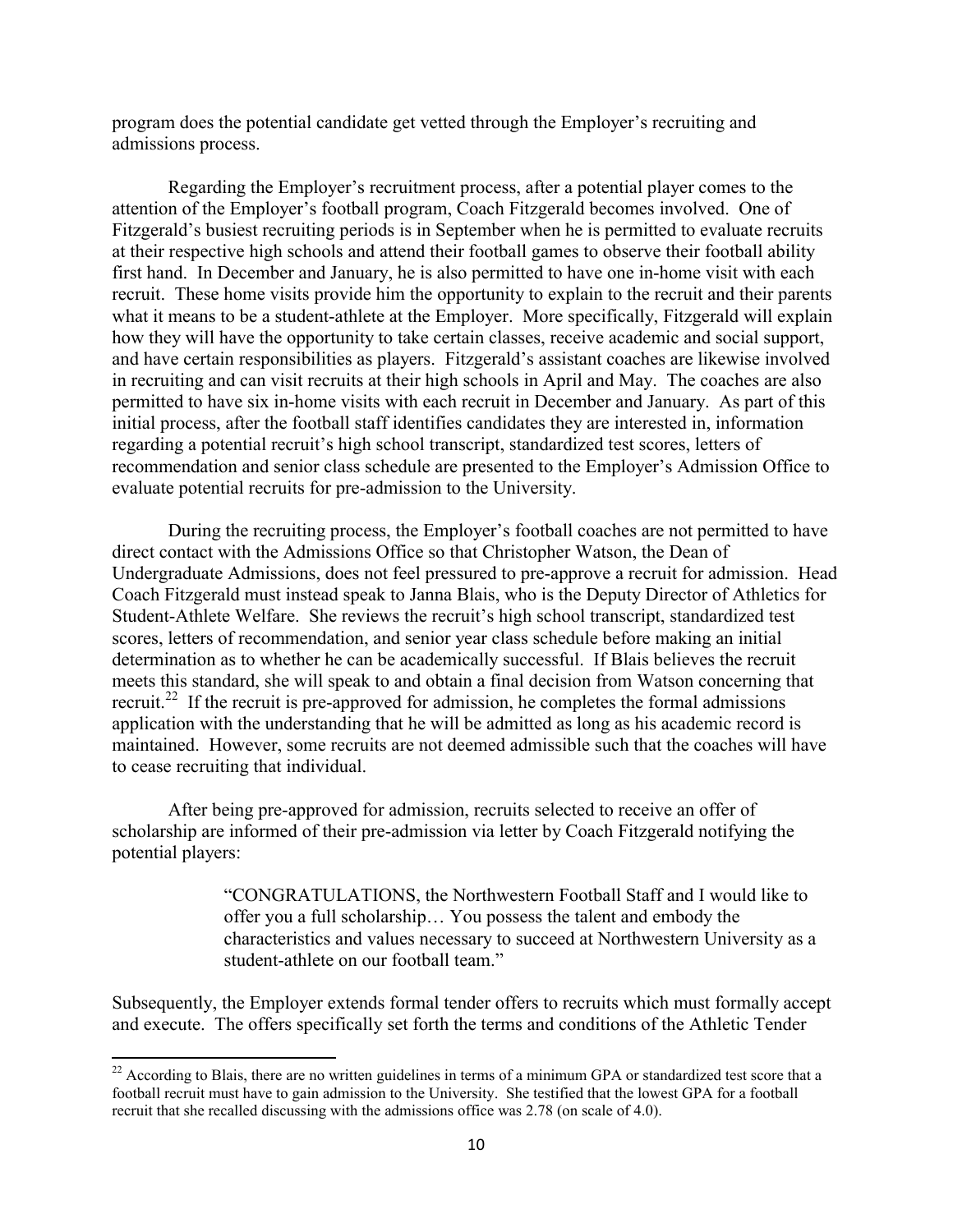Agreement governing the grant of the scholarship. Moreover, the offers provide players with detailed information concerning the duration and conditions under which their scholarship will be continued and includes the explicit admonition that the "tender may be immediately reduced or cancelled during the term of this award per NCAA Bylaw 15.3.4.2" if the player renders himself ineligible for intercollegiate competition; and/or voluntarily withdraws from a sport at any time for any reason.

Further, to be eligible to play on the football team, the players must be: (1) enrolled as full-time students; (2) making adequate progress towards obtaining their degree; and (3) maintain a minimum GPA. For players entering their second year of school, they must pass 36 quarter hours and have a 1.8 GPA. For players entering their third year of school, they must have  $40\%$ of their degree applicable units completed and a 1.9 GPA. For players entering their fourth year of school, they must have 60% of their degree applicable units completed and a 2.0 GPA. For players entering their fifth year of school, they must have 80% of their degree applicable units completed and a 2.0 GPA. For this reason, players normally take three to four courses during the Fall, Winter, and Spring Quarters.<sup>[23](#page-10-0)</sup> The players spend about 20 hours per week attending classes each week. The players also have to spend time completing their homework and preparing for exams. Significantly, the players do not receive any academic credit for their playing football and none of their coaches are members of the academic faculty.

According to senior quarterback Kain Colter, following a successful high school football career, the Employer admitted him due to his football skills as his academic record was "decent." He also testified that he based his decision to attend Northwestern on football considerations (i.e. they were going to let him play quarterback). But he still had aspirations of going to medical school and attempted to take a required chemistry class in his sophomore year. At that time, Colter testified that his coaches and advisors discouraged him from taking the class because it conflicted with morning football practices. Colter consequently had to take this class in the Summer session, which caused him to fall behind his classmates who were pursuing the same pre-med major. Ultimately he decided to switch his major to psychology which he believed to be less demanding.

Colter further testified that those players receiving scholarships were not permitted to miss football practice during the regular season if they had a class conflict. On the other hand, walk-ons were permitted to leave practice a little early in order to make it to class.<sup>[24](#page-10-1)</sup> This continued in the Spring with scholarship players being told by their coaches and academic/athletic advisors that they could not take any classes that started before 11:00 a.m. as they would conflict with practice. Even during the Summer session, players were generally only permitted to enroll in classes that were 6 weeks long since the classes that were 8 weeks long would conflict with the start of training camp.

<span id="page-10-0"></span> $^{23}$  At most, the players only take one or two classes during the Summer session.

<span id="page-10-1"></span><sup>&</sup>lt;sup>24</sup> During his redshirt sophomore year, walk-on Pace was permitted by Fitzgerald to leave practice early once he had completed his long snapper duties in order to attend a 9:00 a.m. class. This was contingent on Pace returning later in the day to perform his individual drill work. The following year, Pace was also permitted to leave practice early as he had an 11:00 a.m. class. However, scholarship player Ward never took any classes that conflicted with practice during the regular season.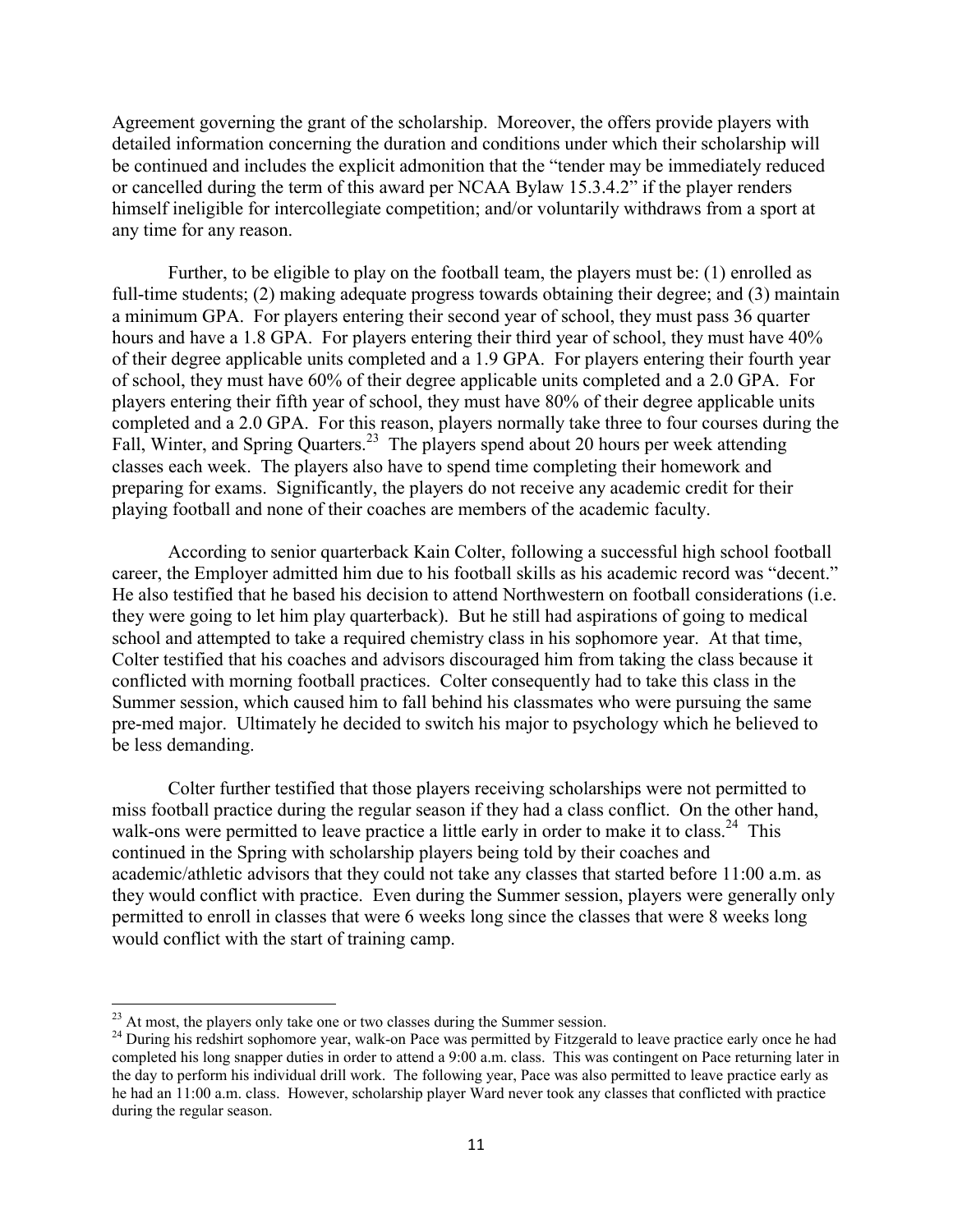In contrast, Blais and Fitzgerald testified that, if a player had to take a class required for their degree that conflicted with practice, Cody Cejeda (Director of Football Operations) would pull them out of practice about 30 minutes early and provide them a ride to class along with a to-go meal.<sup>[25](#page-11-0)</sup> Fitzgerald also testified that he never told any player that they could not leave practice early because of a class conflict. In addition, if a large number of players had the same class conflict, Fitzgerald testified that he would sometimes move the practice time up to accommodate the class. He cited one Friday during a bye week when he moved up practice for this very reason. Scholarship player Ward corroborated this testimony by citing an example where he and other players had an early class during Spring practice in 2011 so practice was moved up to avoid the conflict.

The Employer's Student-Athlete Handbook states that players' academics must take precedence over athletics. For this reason, the Employer attempts to assist the players with their academics by having: (1) study tables; (2) tutor programs; (3) class attendance policies; (4) travel policies which restrict players from being off campus 48 hours prior to finals; and (5) a policy prohibiting players from missing more than five classes in a quarter due to games. In situations where a player has a game that conflicts with a test or quiz, the player will talk to the professor about the possibility of taking it at some other time. If the professor refuses, the Associate Athletic Director for Academics and Student Development will then speak to the professor and inquire if the test or quiz can be taken at the institution where the game is being held. Generally, the professors are willing to make some type of accommodation for the player. On one occasion, however, during the 2013 regular season, a professor refused to that, which resulted in the Employer holding back one bus so that seven players could take a quiz and then travel to the football game against the University of Iowa.<sup>[26](#page-11-1)</sup> On another occasion last year, Fitzgerald also attempted to accommodate a scholarship player's academic work by permitting him to miss a week of practice and the game against the University of Nebraska. However, no other examples were provided of scholarship players being permitted to miss entire practices and/or games to attend to their studies.

In addition, the Employer's athletic department has student development programs which are referred to as NU P.R.I.D.E. These programs are meant to help the students "find personal success through service to the campus and their community while enhancing their leadership skills, celebrating diversity, and promoting student-athlete welfare through meaningful programming." More specifically, they consist of: (1) Student-Athlete Advisory Committee; (2) P.U.R.P.L.E. Peer Mentor program; (3) Freshmen Year Experiences (F.Y.E.) program; (4) Engage; (5) NU P.R.I.D.E. Program Speaker Series; and (6) P.R.I.D.E. challenge. There is likewise a mandatory four-year NU For Life Program which is designed to assist student-athletes with their professional development so they are able to excel in their chosen field upon completion of their degree.<sup>[27](#page-11-2)</sup> But the players do not receive academic credit for participating in these programs.

<span id="page-11-0"></span> $^{25}$  In the Fall Quarter of 2012, there were about eight players who had classes that conflicted with practice. But only one of them was on a football scholarship at the time.

<span id="page-11-1"></span> $^{26}$  The record does not reveal whether any of these players were receiving a football scholarship at the time.

<span id="page-11-2"></span><sup>&</sup>lt;sup>27</sup> Following their sophomore year, the football players are also assigned a mentor who is an alumni of the team.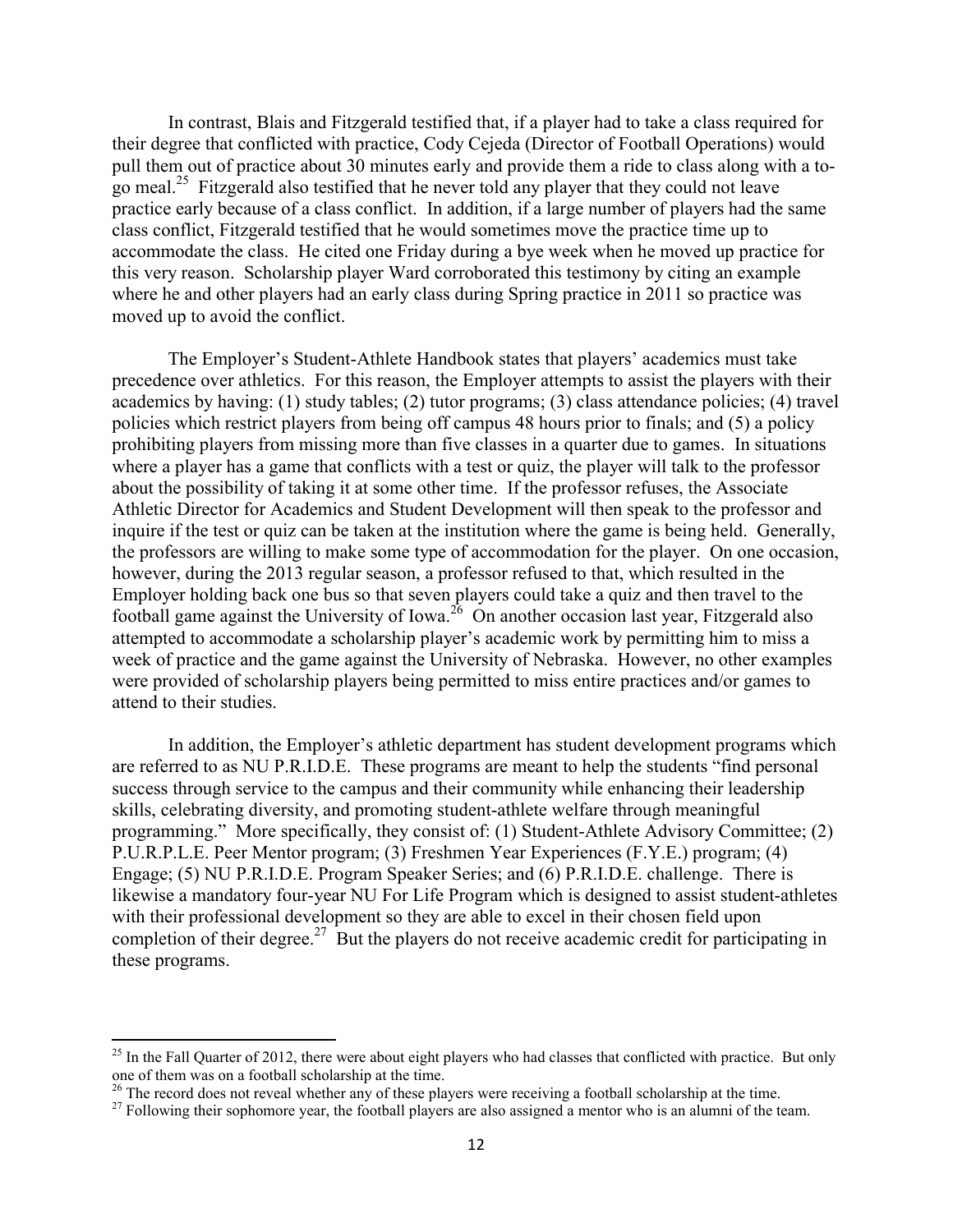It should be noted that the players have a cumulative grade point average of 3.024 and a 97% graduation rate. The players likewise have an Academic Progress Rate (APR) of 996 out of 1000.<sup>[28](#page-12-0)</sup> The players' graduation rate and their APR both rank first in the country among football teams. In addition, the players have about 20 different declared majors, with some of them going on to medical school, law school, and careers in the engineering field after receiving their undergraduate degree.

# **F. The Revenues and Expenses Generated by the Employer's Football Program**

The Employer's football team generates revenue in various ways including: (1) ticket sales; (2) television broadcast contracts with various networks; and (3) the sale of football team merchandise. The Employer reported to the Department of Education that its football team generated total revenues of \$235 million and incurred total expenses of \$159 million between  $2003$  and  $2012<sup>29</sup>$  $2012<sup>29</sup>$  $2012<sup>29</sup>$  For the 2012-2013 academic year, the Employer reported that its football program generated \$30.1 million in revenue and \$21.7 million in expenses. However, the latter figure does not include costs to maintain the stadium which total between \$250,000 and \$500,000 per calendar year. In addition, the profit realized from the football team's annual revenue is utilized to subsidize the Employer's non-revenue generating sports (i.e. all the other varsity sports with the exception of men's basketball). This, in turn, assists the Employer in ensuring that it offers a proportionate number of men's and women's varsity sports in compliance with Title IX of the Education Amendments of 1972.

# **IV. DISCUSSION AND ANALYSIS**

# **A. The Burden Of Proof**

A party seeking to exclude an otherwise eligible employee from the coverage of the Act bears the burden of establishing a justification for the exclusion.<sup>[30](#page-12-2)</sup> Accordingly, it was the Employer's burden to justify denying its scholarship football players employee status. I find that the Employer failed to carry its burden.

# **B. The Applicable Legal Standard**

Section 2(3) of the Act provides in relevant part that the "term 'employee' shall include any employee . . . " The U.S. Supreme Court has held that in applying this broad definition of "employee" it is necessary to consider the common law definition of "employee." *NLRB v. Town & Country Electric*, 516 U.S. 85, 94 (1995). Under the common law definition, an employee is a person who performs services for another under a contract of hire, subject to the other's control or right of control, and in return for payment. *Brown University*, 342 NLRB 483, 490, fn. 27 (2004) (citing *NLRB v. Town & Country Electric*, 516 U.S. at 94). See also

<span id="page-12-1"></span><span id="page-12-0"></span> $\overline{a}$ <sup>28</sup> APR refers to a university's retention of its student-athletes and the eligibility of its student-athletes on each team. <sup>29</sup> These revenue and expense figures are adjusted for inflation.

<span id="page-12-2"></span><sup>&</sup>lt;sup>30</sup> See, e.g., *NLRB v. Kentucky River Community Care, Inc.*, 532 U.S. 706, 711-712 (2001) (party seeking to exclude alleged supervisors bears burden of proof); *Montefiore Hospital and Medical Center*, 261 NLRB 569, 572 fn. 17 (1982) (party seeking to exclude alleged managers must "come forward with the evidence necessary to establish such exclusion"); *BKN, Inc.*, 333 NLRB 143, 144 (2001) (independent contractors); *AgriGeneral, L.P.*, 325 NLRB 972 (1998) (agricultural employees).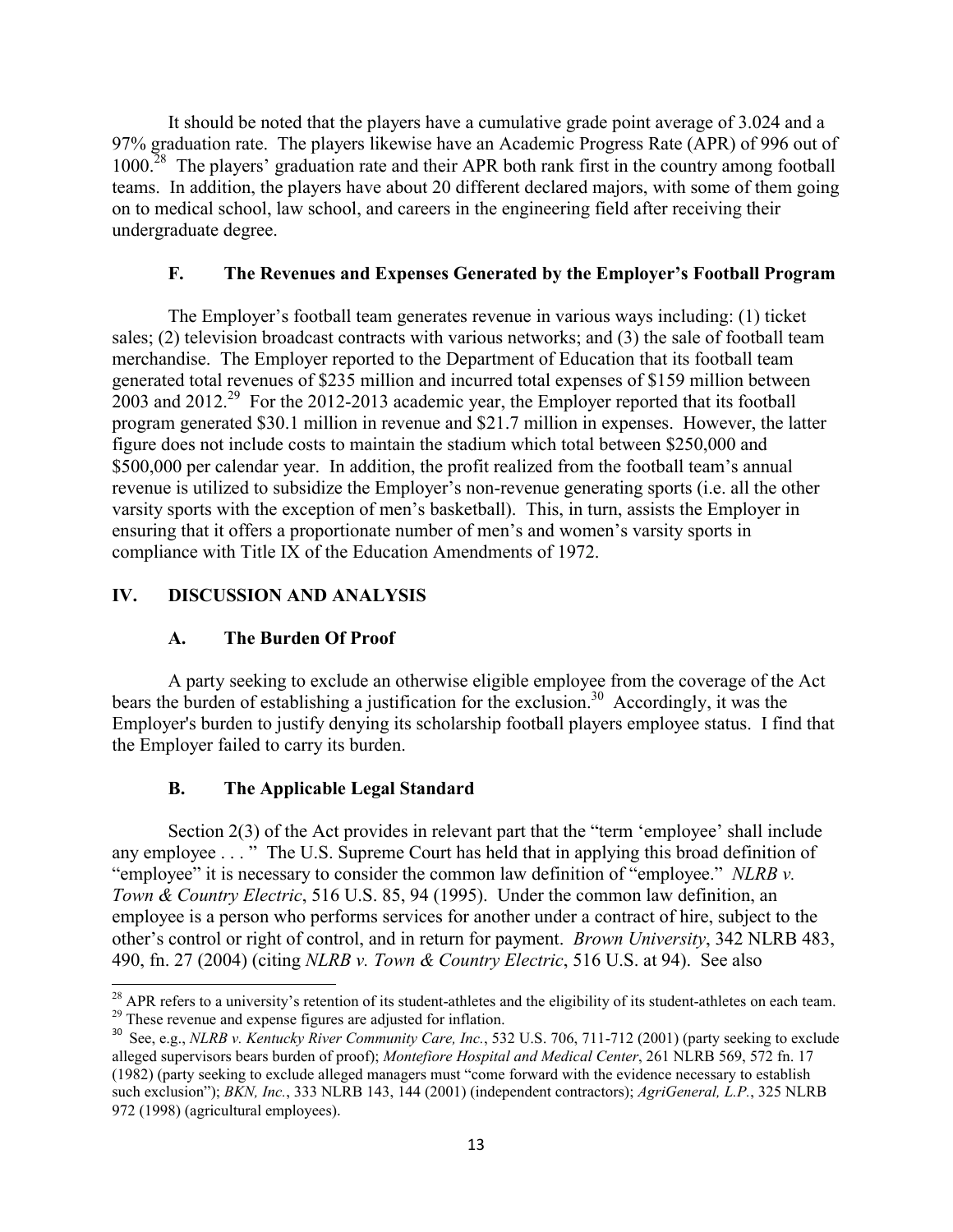RESTATEMENT (SECOND) OF AGENCY § 2(2) (1958). As a result, the Board has subsequently applied the common law test to determine that individuals are indeed statutory employees. See e.g., *Seattle Opera v. NLRB*, 292 F.3d 757, 761-62 (D.C. Cir. 2002), enfg. 331 NLRB 1072 (2000) (holding that opera's auxiliary choristers are statutory employees).

As the record demonstrates, players receiving scholarships to perform football-related services for the Employer under a contract for hire in return for compensation are subject to the Employer's control and are therefore employees within the meaning of the Act.

### **1. Grant-in-Aid Scholarship Football Players Perform Services for the Benefit of the Employer for Which They Receive Compensation**

Clearly, the Employer's players perform valuable services for their Employer. Monetarily, the Employer's football program generated revenues of approximately \$235 million during the nine year period 2003 – 2012 through its participation in the NCAA Division I and Big Ten Conference that were generated through ticket sales, television contracts, merchandise sales and licensing agreements. The Employer was able to utilize this economic benefit provided by the services of its football team in any manner it chose. Less quantifiable but also of great benefit to the Employer is the immeasurable positive impact to Northwestern's reputation a winning football team may have on alumni giving and increase in number of applicants for enrollment at the University.

Understandably, the goal of the football program is to field the most competitive team possible. To further this end, players on scholarship are initially sought out, recruited and ultimately granted scholarships because of their athletic prowess on the football field. Thus, it is clear that the scholarships the players receive is compensation for the athletic services they perform for the Employer throughout the calendar year, but especially during the regular season and postseason. That the scholarships are a transfer of economic value is evident from the fact that the Employer pays for the players' tuition, fees, room, board, and books for up to five years. Indeed, the monetary value of these scholarships totals as much as \$76,000 per calendar year and results in each player receiving total compensation in excess of one quarter of a million dollars throughout the four or five years they perform football duties for the Employer. While it is true that the players do not receive a paycheck in the traditional sense, they nevertheless receive a substantial economic benefit for playing football. And those players who elect to live off campus receive part of their scholarship in the form of a monthly stipend well over \$1,000 that can be used to pay their living expenses. The fact that the Employer does not treat these scholarships or stipends as taxable income is not dispositive of whether it is compensation. See *Seattle Opera v. NLRB*, 292 F.3d at 764, fn. 8.

Equally important, the type of compensation that is provided to the players is set forth in a "tender" that they are required to sign before the beginning of each period of the scholarship. This "tender" serves as an employment contract and also gives the players detailed information concerning the duration and conditions under which the compensation will be provided to them. Because NCAA rules do not permit the players to receive any additional compensation or otherwise profit from their athletic ability and/or reputation, the scholarship players are truly dependent on their scholarships to pay for basic necessities, including food and shelter. Another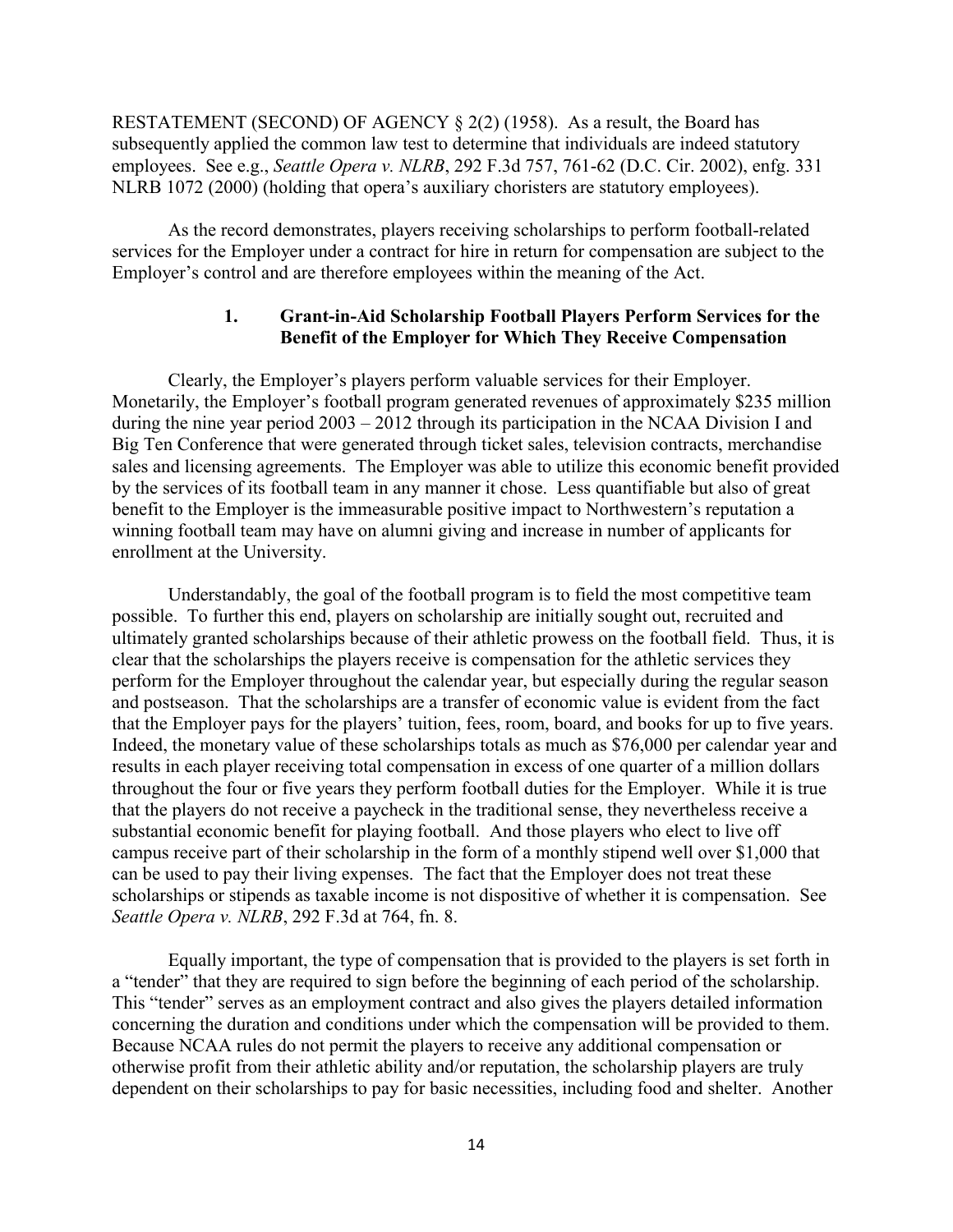consequence of this rule is that all of the players generally receive the same compensation for their services. In other words, the team's best scholarship player is paid as much as any other member of the Employer's football team receiving a scholarship. However, this undeniable fact does not mean that the compensation provided to either player is not a significant transfer of economic value to them. This is especially true given the nature of football and the foreseeable injuries that will occur during the season which can result in backup players assuming starting roles.

In addition, it is clear that the scholarships that players receive are in exchange for the athletic services being performed. Unlike other universities, the Employer, a couple of years ago, decided to move from one-year renewable scholarships to four-year scholarships. This certainly might make the players feel less pressure to perform on the field so as to avoid having their scholarship possibly not renewed for another year.<sup>[31](#page-14-0)</sup> But the fact remains that the Head Coach of the football team, in consultation with the athletic department, can immediately reduce or cancel the players' scholarship for a variety of reasons. Indeed, the scholarship is clearly tied to the player's performance of athletic services as evidenced by the fact that scholarships can be immediately canceled if the player voluntarily withdraws from the team or abuses team rules. Although only two players have had the misfortune of losing their scholarships during the past five years, the threat nevertheless hangs over the entire team and provides a powerful incentive for them to attend practices and games, as well as abide by all the rules they are subject to.

# **2. Grant-in-Aid Scholarship Football Players are Subject to the Employer's Control in the Performance of Their Duties as Football Players**

In the instant case, the record establishes that the players who receive scholarships are under strict and exacting control by their Employer throughout the entire year. Commencing with training camp which begins approximately six weeks before the start of the academic year, the coaches exercise a great deal of control over the players. This is evidenced by the fact that the coaches prepare and provide daily itineraries to the players which set forth, hour by hour, what football related activities the players are to engage in from as early as 5:45 a.m. until 10:30 p.m., when they are expected to be in bed.<sup>[32](#page-14-1)</sup> Not surprisingly, the players spend 50 to 60 hours per week engaging in football-related activities during training camp. In addition, the location, duration, and manner in which the players carry out their football duties are all within the control of the football coaches.

When the regular football season begins, the players do not commence classes for another few weeks so they are still able to devote 40 to 50 hours per week on football related activities. Apart from their practices, meetings, film sessions, and workouts, the players must now also compete in football games against other colleges on Saturdays. These games are clearly a large time commitment for the players regardless of whether it is a home or an away game. In fact, if the team is playing an away game, it is not unusual for the players to have to spend 25 hours over

<span id="page-14-0"></span><sup>&</sup>lt;sup>31</sup> While Head Coach Fitzgerald's scholarship offer letter to recruits states that players will not lose their scholarship due to injury or position on the team's depth chart, even star quarterback Kain Colter testified that he feared that he might lose his scholarship if he slacked off in his football duties.

<span id="page-14-1"></span> $32$  Even the players' meals must be eaten at certain times.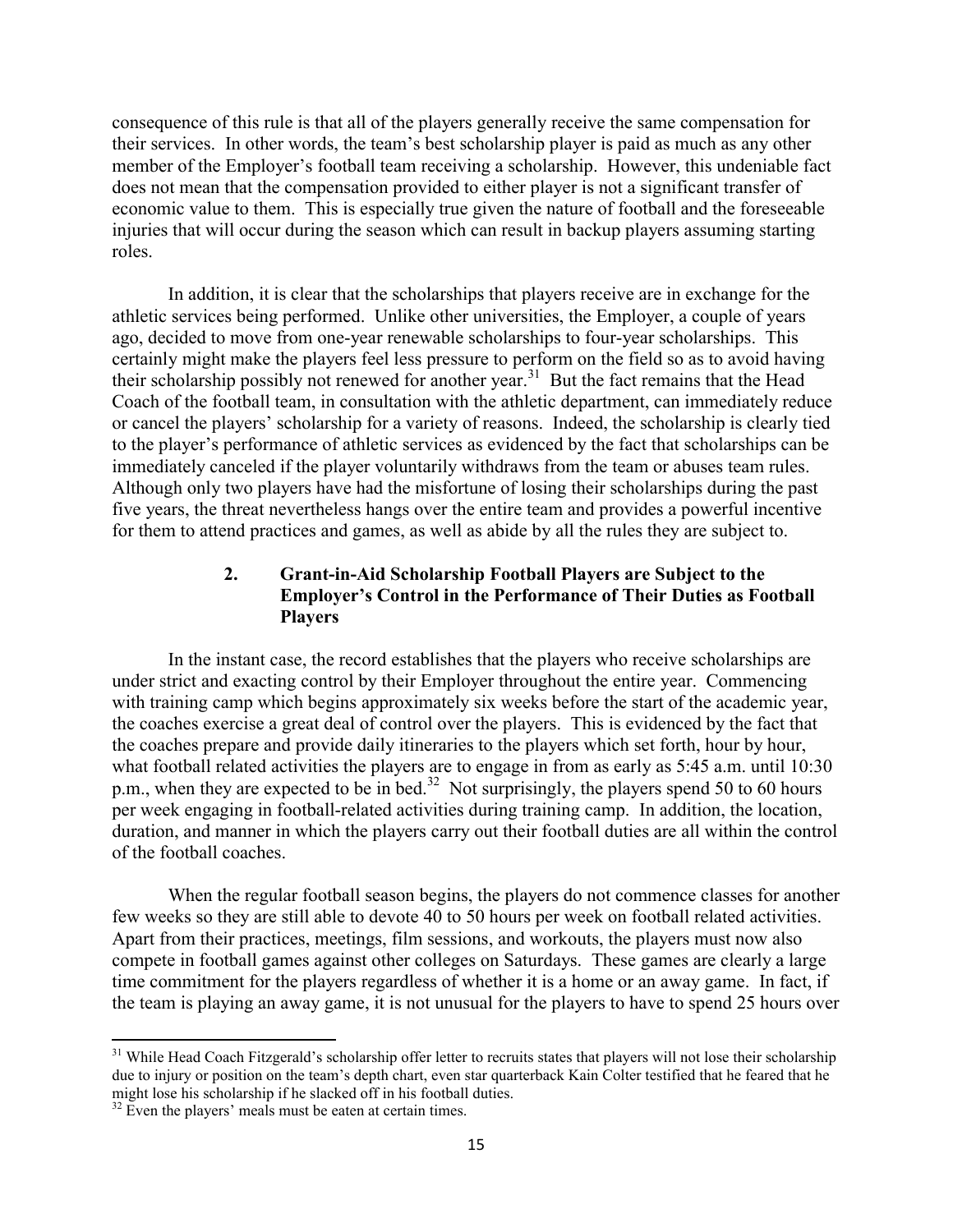a two day period traveling to and from the game, attending practices and meetings, and competing in the game. The team's handbook also makes it clear that the players are "traveling for one reason: to WIN a football game." And of course, the coaches have control over where the team will spend the night before the game (which is done for both home and away games), the travel itinerary which spells out in detail what will occur throughout the trip, the players' dress attire while in travel status, and which players will play in the game and to what extent. While the NCAA limits CARA hours to 20 per week once the academic year begins, the evidence establishes that the players continue to devote 40 to 50 hours per week to their football duties all the way through to the end of the season, which could last until early January.<sup>[33](#page-15-0)</sup>

The football coaches are able to maintain control over the players by monitoring their adherence to NCAA and team rules and disciplining them for any violations that occur. If a player arrives late to practice, they must attend one hour of study hall on consecutive days for each minute they were tardy. The players must also run laps for violating minor team rules. And in instances where a player repeatedly misses practices and/or games, he may be deemed to have voluntarily withdrawn from the team and will lose his scholarship. In the same way, a player who violates a more egregious rule stands to lose his scholarship or be suspended from participating in games.

In addition, the coaches have control over nearly every aspect of the players' private lives by virtue of the fact that there are many rules that they must follow under threat of discipline and/or the loss of a scholarship. The players have restrictions placed on them and/or have to obtain permission from the coaches before they can: (1) make their living arrangements; (2) apply for outside employment;<sup>[34](#page-15-1)</sup> (3) drive personal vehicles; (4) travel off campus; (5) post items on the Internet; (6) speak to the media; (7) use alcohol and drugs; and (8) engage in gambling. The fact that some of these rules are put in place to protect the players and the Employer from running afoul of NCAA rules does not detract from the amount of control the coaches exert over the players' daily lives.

While the football coaches, and the Employer as a whole, appear to value the players' academic education, it is clear that the players are controlled to such a degree that it does impact their academic pursuits to a certain extent. This appears to be especially true for the scholarships players as they are sometimes unable to take courses in a certain academic quarters due to conflicts with scheduled practices. The players must also sometimes miss classes due to conflicts with travel to football games, notwithstanding the Employer's laudable efforts to minimize this from occurring. To try to ensure that its players succeed academically, the Employer requires freshmen players (and sometimes upperclassmen) to attend study hall six hours per week and all the players have tutoring and advisory programs that are not available to regular students. Players are likewise required to participate in a four-year NU For Life Program which is meant to further their professional development once they graduate. However, these noble efforts by the Employer, in some ways only further highlight how pervasively the players' lives are controlled when they accept a football scholarship. The special assistance that the

<span id="page-15-0"></span><sup>&</sup>lt;sup>33</sup> The football coaches' control over the players even extends to the off-season since the latter are expected to devote 12 to 25 hours per week on football related activities.

<span id="page-15-1"></span> $34$  The players are also prohibited from profiting off their image or reputation, including the selling of merchandise and autographs.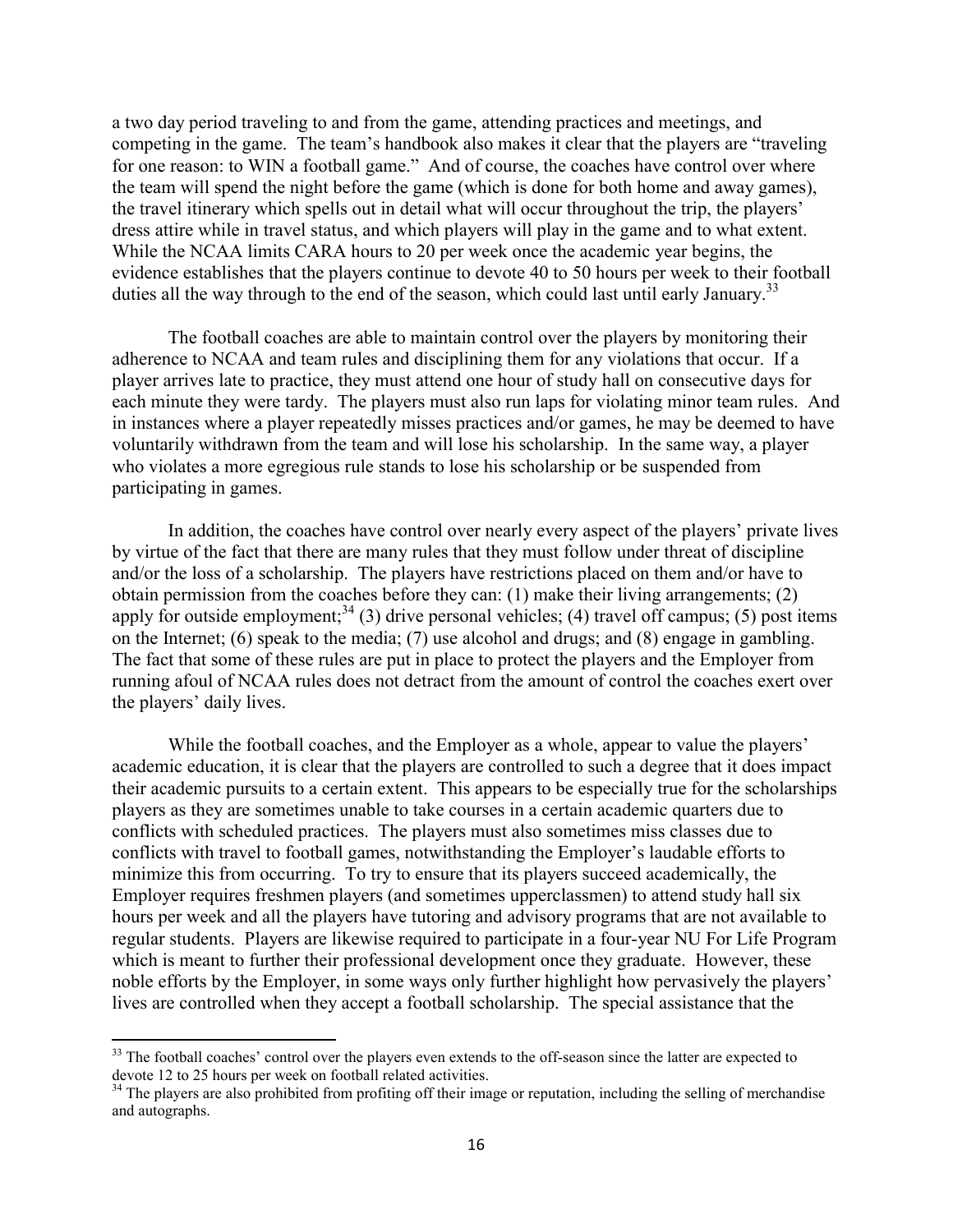Employer must provide to the players so that they can succeed academically (or at least, maintain the required minimum grade point average and make adequate progress towards obtaining their degrees) likewise shows the extraordinary time demands placed on the players by their athletic duties.

# **3. The Employer's Grant-in-Aid Scholarship Players are Employees Under the Common Law Definition**

In sum, based on the entire record in this case, I find that the Employer's football players who receive scholarships fall squarely within the Act's broad definition of "employee" when one considers the common law definition of "employee." However, I find that the walk-ons do not meet the definition of "employee" for the fundamental reason that they do not receive compensation for the athletic services that they perform. Unlike the scholarship players, the walk-ons do not sign a "tender" or otherwise enter into any type of employment contract with the Employer. The walk-ons also appear to be permitted a greater amount of flexibility by the football coaches when it comes to missing portions of practices and workouts during the football season if they conflict with their class schedule. In this regard, it is noted that both scholarship players who testified, Colter and Ward, testified that they did not enroll in classes that conflicted with their football commitments. This distinction is not surprising given that the players are compelled by the terms of their "tender" to remain on the team and participate in all its activities in order to maintain their scholarship.

The walk-ons, on the other hand, have nothing tying them to the football team except their "love of the game" and the strong camaraderie that exists among the players. That some of the walk-ons may also have aspirations of earning a football scholarship does not change the fact that they do not receive any compensation at that point in their collegiate football careers. Thus, the mere fact that they practice (and sometimes play) alongside the scholarship players is insufficient to meet the definition of "employee." However, if a walk-on were to be awarded a scholarship at some later point, they would then be an "employee" within the meaning of the Act and would be included in the unit. Finally, to ensure that only those players who actually meet the definition of "employee" are included in the unit, I conclude that only players who are currently receiving scholarships and who have not exhausted their four years (or five years, in the case of a "redshirt" player) of NCAA playing eligibility will be eligible to vote.<sup>[35](#page-16-0)</sup> This will serve to exclude from the unit those players whose playing eligibility was exhausted at the conclusion of the 2013 regular football season. In the same way, incoming freshmen

<span id="page-16-0"></span><sup>&</sup>lt;sup>35</sup> The mere fact that a football player enjoys nine discretionary weeks during the course of the calendar year will not provide a basis for excluding them from the unit since these are properly viewed as vacation weeks (during which the player may nevertheless feel compelled to perform football related activities to improve his skills). Importantly, while some activities during both on and off season such as additional conditioning, weight training and review of game tapes may not be directly mandated to maintain their scholarships and place on the team, such voluntary activity undertaken by football players in order to field a winning team, obtain a starting position or otherwise excel in this their chosen field is akin to the non-paid activities of an actor rehearsing lines or musicians practicing their instrument on their own time to enhance their performance in a commercial production. When these activities are included, it is clear scholarship players devote the bulk of their time and energy towards the football services they provide their Employer.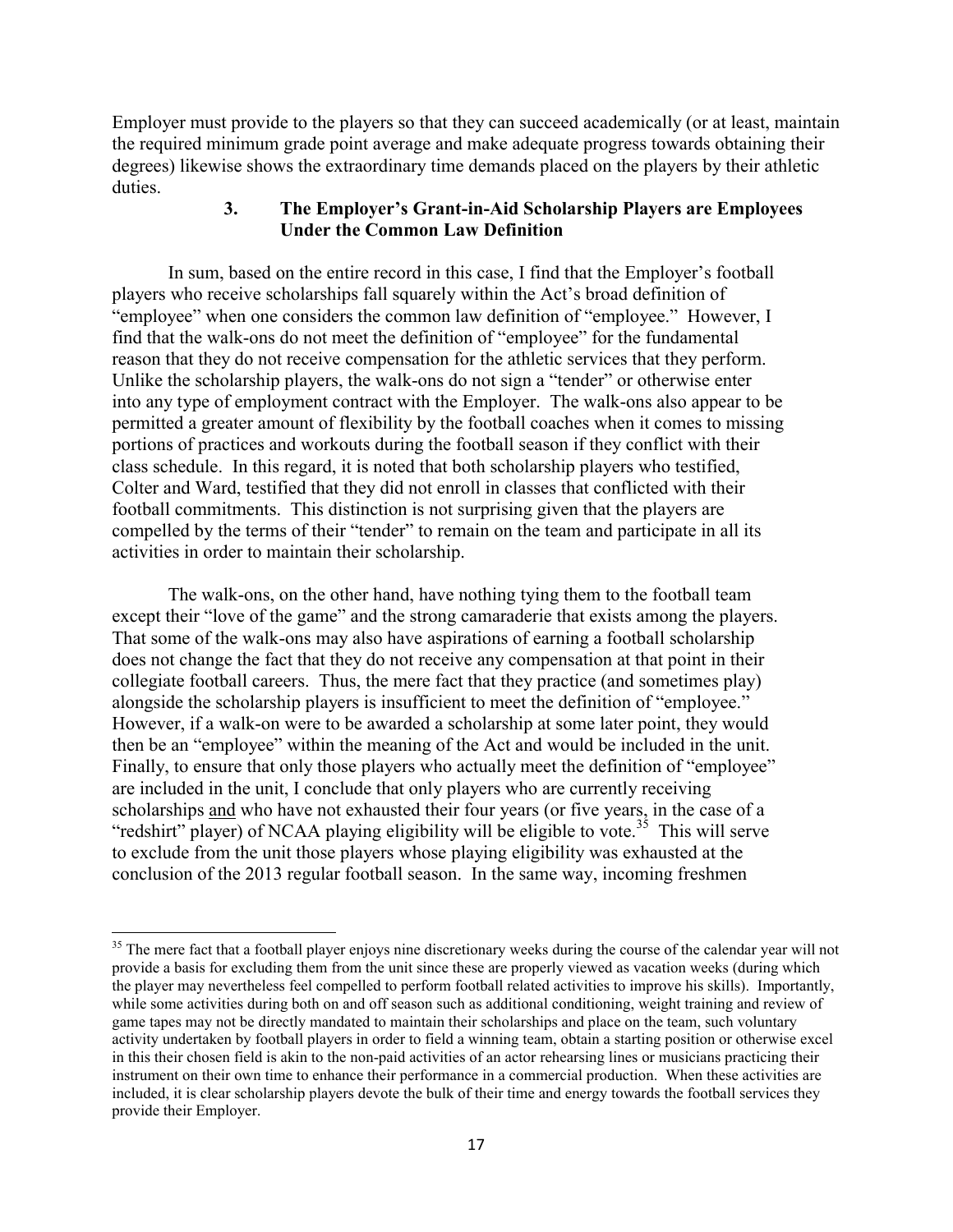players will be excluded from the unit until they began to perform athletic services for the Employer in exchange for the compensation set forth in their "tender."

## **C.** *Brown University* **is not Applicable**

In its brief, the Employer contends that the Employer's football players who receive scholarships are not employees because they do not meet the statutory definition of "employee" articulated in *Brown University*, 342 NLRB 483 (2004). The Union, however, argues that the *Brown University* decision does not control whether the grant-in-aid players are employees. In *Brown University*, the Board found that graduate assistants were not "employees" after considering four factors: (1) the status of graduate assistants as students; (2) the role of the graduate student assistantships in graduate education; (3) the graduate student assistants' relationship with the faculty; and (4) the financial support they receive to attend Brown University. In applying those factors, the Board concluded that the overall relationship between the graduate assistants and their university was primarily an educational one, rather than economic one. Although I find that this statutory test is inapplicable in the instant case because the players' football-related duties are unrelated to their academic studies unlike the graduate assistants whose teaching and research duties were inextricably related to their graduate degree requirements, for the reasons discussed below the outcome would not change even after applying the four factors to the facts of this case.

# **1. The Employer's Grant-in-Aid Scholarship Football Players are not "Primarily Students"**

The first factor that the Board considered in *Brown University* was the fact that all the graduate assistants were enrolled as students and that their purported employment status was contingent on their enrollment. *Id.* at 488. But this alone was not dispositive because the Board went on to consider the amount of time the graduate assistants spent on their educational studies as opposed to their work duties. In finding that they were "primarily students," the Board held that "students serving as graduate student assistants spend only a limited number of hours performing their duties, and it is beyond dispute that their principal time commitment at Brown is focused on obtaining a degree and, thus, being a student." *Id.*

In contrast, in the instant case it cannot be said the Employer's scholarship players are "primarily students." The players spend 50 to 60 hours per week on their football duties during a one-month training camp prior to the start of the academic year and an additional 40 to 50 hours per week on those duties during the three or four month football season. Not only is this more hours than many undisputed full-time employees work at their jobs, it is also many more hours than the players spend on their studies. In fact, the players do not attend academic classes while in training camp or the first few weeks of the regular season. After the academic year begins, the players still continue to devote 40 to 50 hours per week on football-related activities while only spending about 20 hours per week attending classes. Obviously, the players are also required to spend time studying and completing their homework as they have to spend time practicing their football skills even without the direct orders of their coaches. But it cannot be said that they are "primarily students" who "spend only a limited number of hours performing their athletic duties."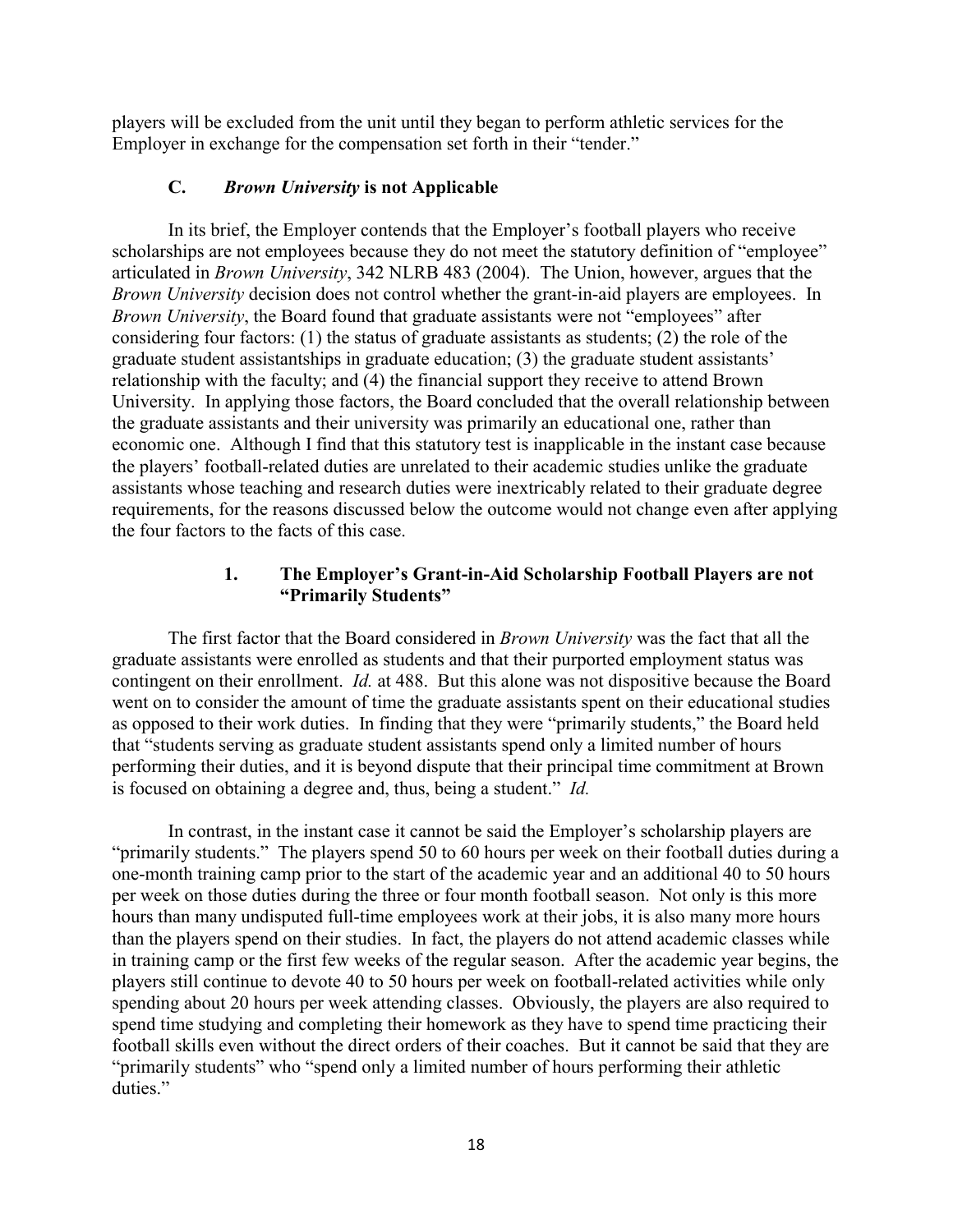## **2. Grant-in-Aid Scholarship Football Players' Athletic Duties do not Constitute a Core Element of Their Educational Degree Requirements**

The second factor that the Board considered in *Brown University* was the extent to which the graduate assistants' teaching and research duties constituted a core element of their graduate degree requirements. *Id.* at 488-89. The Board found that the graduate assistants received both academic credit for performing their duties, and for the substantial majority, these duties were a requirement for them to be able to obtain their graduate degree. *Id.* Due to the fact that the graduate assistants' duties were directly related to their educational requirements, it was determined that their relationship with the university was an academic one as opposed to an economic one. *Id.*

In this case, it is undisputed that the Employer's scholarship players do not receive any academic credit for playing football. They are also not required to play football in order to obtain their undergraduate degree, regardless of which major they pursue. The fact that the players undoubtedly learn great life lessons from participating on the football team and take with them important values such as character, dedication, perseverance, and team work, is insufficient to show that their relationship with the Employer is primarily an academic one. Indeed, as already discussed above, this relationship is an economic one that involves the transfer of great sums of money to the players in the form of scholarships. The Employer expends between \$61,000 and \$76,000 per scholarship per year or in other words over five million dollars per year for the 85 scholarships.

### **3. The Employer's Academic Faculty does not Supervise Grant-in-Aid Scholarship Players' Athletic Duties**

The third factor that the Board considered in *Brown University* was the graduate assistants' relationship with the faculty. *Id*. at 489.In particular, the Board found that the faculty oversaw the work of graduate assistants and it was a part of the latter's education since the work was typically performed under the direction and control of faculty members from those students' particular educational departments. *Id*. In fact, these same faculty members were responsible for teaching the students and assisting them in the preparation of their dissertations. *Id.*

Here, the Employer's scholarship players are in a different position than the graduate assistants since the academic faculty members do not oversee the athletic duties that the players' perform. Instead, football coaches, who are not members of the academic faculty, are responsible for supervising the players' athletic duties. This critical distinction certainly lessens any concern that imposing collective bargaining would have a "deleterious impact on overall educational decisions" by the Employer's academic faculty. While it is true that the Employer's administration does play a role in determining whether to cancel a scholarship, Fitzgerald's recommendation has been followed in the two instances where this has happened. Accordingly, the players' lack of a relationship with the faculty when performing their athletic duties militates against a finding that they are merely students.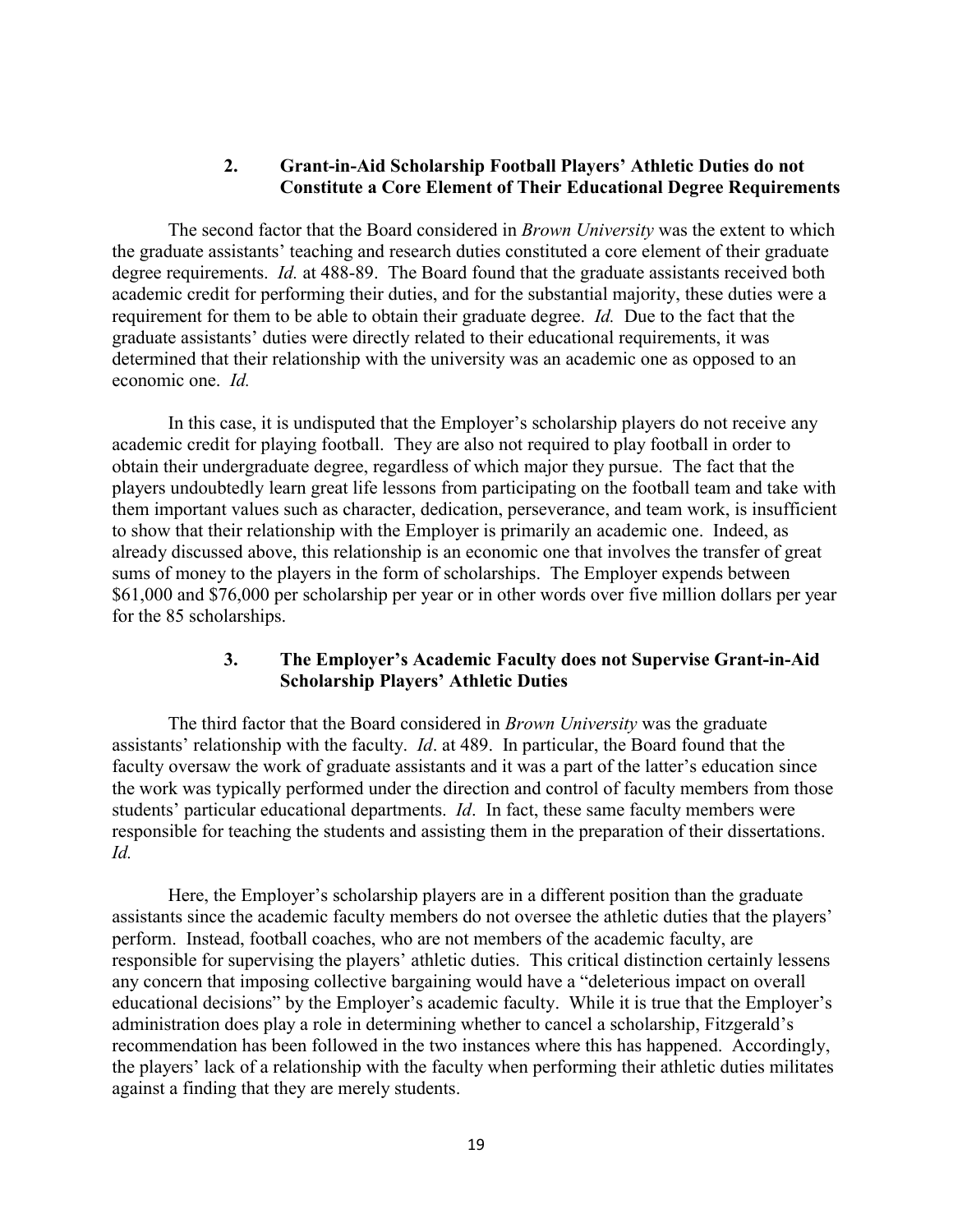# **4. Grant-in-Aid Scholarship Players' Compensation is not Financial Aid**

The fourth factor that the Board considered in *Brown University* was the fact that the graduate assistants' compensation was not pay for services performed, but rather financial aid to attend the university. *Id*. at 488-89.In discussing this factor, the Board noted two relevant facts: (1) that the graduate assistants received the same compensation as the graduate fellows for whom no teaching or research was required; and (2) that the graduate assistants' compensation was not tied to the quality of their work. *Id*.

Unlike the graduate assistants, the facts here show that the Employer never offer a scholarship to a prospective student unless they intend to provide an athletic service to the Employer. In fact, the players can have their scholarships immediately canceled if they voluntarily withdraw from the football team. Even players who are not starters and consequently do not play in any games, must still attend all of the practices, workouts, and meetings as a condition of retaining their scholarship. In contrast to scholarships, need-based financial aid that walk-ons (and other regular students) receive is not provided in exchange for any type of service to the Employer. For this reason, the walk-ons are free to quit the team at any time without losing their financial aid. This simply is not true for players receiving football scholarships who stand to lose their scholarship if they "voluntarily withdraw" from the team.

# **D. The Employer's Grant-in-Aid Scholarships Players are not Temporary Employees Within the Meaning of the Act**

Under Board law, the general test for determining the eligibility of individuals designated as temporary employees is whether they have an uncertain tenure. *Marian Medical Center*, 339 NLRB 127 (2003). If the tenure of the disputed individuals is indefinite and they are otherwise eligible, they are permitted to vote. *Personal Products Corp*., 114 NLRB 959 (1955); *Lloyd A. Fry Roofing Co*., 121 NLRB 1433 (1958); *United States Aluminum Corp*., 305 NLRB 719 (1991); and *NLRB v*. *New England Lithographic Co*., 589 F.2d 29 (1st Cir. 1978). On the other hand, where employees are employed for one job only, or for a set duration, or have no substantial expectancy of continued employment and are notified of this fact, and there have been no recalls, such employees are excluded as temporaries. *Indiana Bottled Gas Co*., 128 NLRB 1441 fn. 4 (1960); *Owens-Corning Fiberglas Corp.*, 140 NLRB 1323 (1963); *Sealite, Inc*., 125 NLRB 619 (1959); and *E. F. Drew & Co.*, 133 NLRB 155 (1961).

In *Boston Medical Center*, 330 NLRB 152 (1999), the Board considered the employer's contention that its house officers were temporary employees by virtue of the fact that they worked there for a set period of time – albeit, anywhere from three to seven years depending on their particular residency program. The Board there clarified that it will not find individuals to be temporary employees simply because their employment will terminate on a date certain. In reaching this conclusion, it was noted that:

[T]he Board has never applied the term "temporary" to employees whose employment, albeit of finite duration, might last from 3 to 7 or more years, and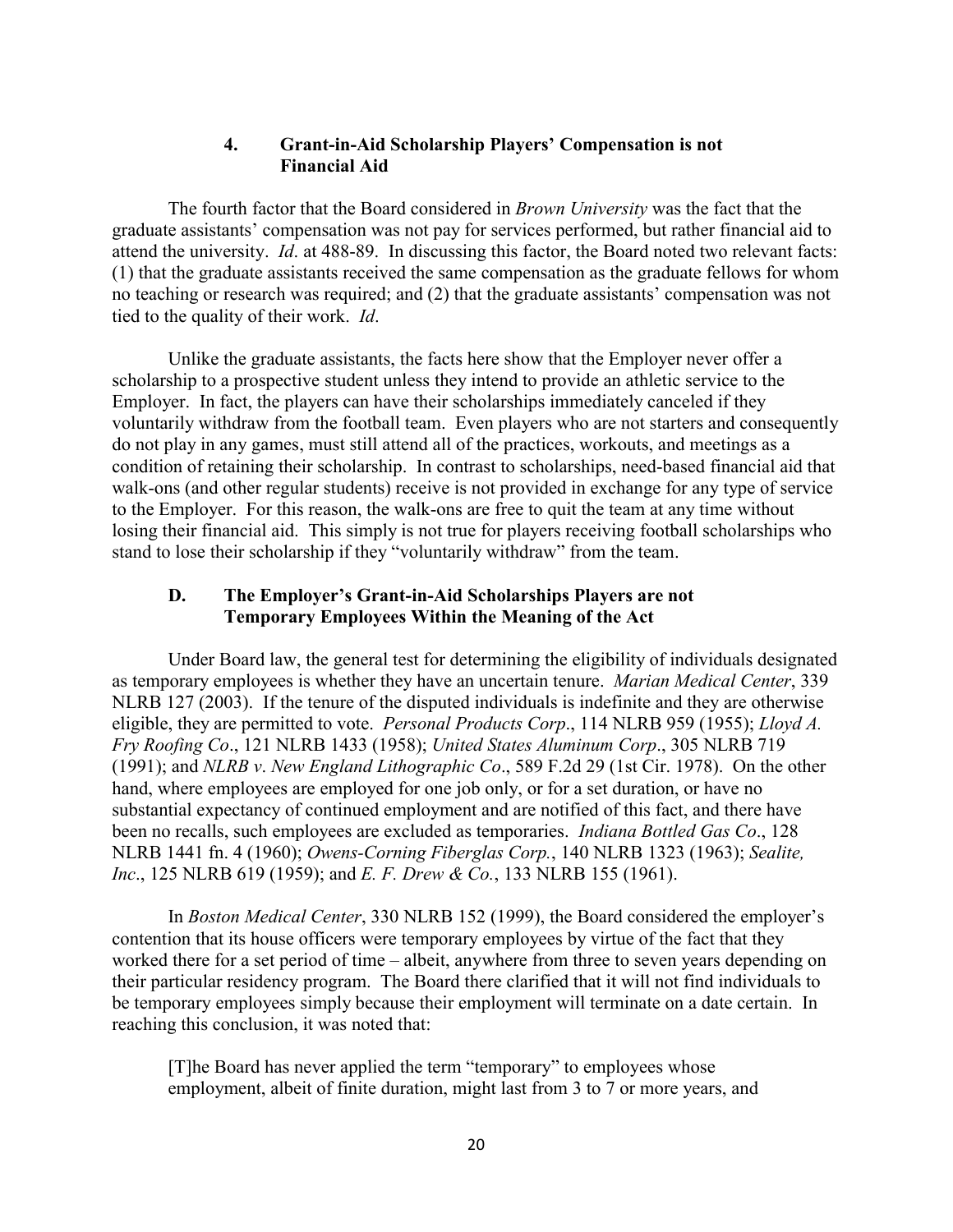we will not do so here. In many employment relationships, an employee may have a set tenure and, in that sense, may not have an indefinite departure date. Athletes who have 1, 2, or greater years' length employment contracts are, theoretically at least, employed for a limited time, unless their contracts are renewed; work at a legal aid office may be for a set 2-year period; a teaching assignment similarly may be on a contract basis. To extend the definition of "temporary employee" to such situations, however, would be to make what was intended to be a limited exception swallow the whole.

#### *Id.* at 166.

In the instant case, the Employer's scholarship players have employment that is of a finite duration much like the house officers in *Boston Medical Center*. The players, due to NCAA eligibility rules, may generally only remain on the football team for four years, or at most five years in the case of a "redshirt" player. However, given the substantial length of the players' employment it is clear that they cannot be found to be temporary employees under Board law. Finally, to the extent that the Employer cites *San Francisco Art Institute*, 226 NLRB 1251 (1976), in support of its position that its players are temporary employees, I find that case to be distinguishable. There the Board refused to direct an election for a unit of student janitors, who generally worked 20 hours per week at their art school and were subject to a high turnover rate due to their brief employment tenure, because they were found to be concerned primarily with their studies rather than with their part-time employment. The Employer's scholarship players stand in stark contrast to those student janitors due to the fact that they: (1) work in excess of well over 40 hours per week during training camp and the football season; (2) work virtually year round and have a much longer employment tenure; and (3) do not have a "very tenuous secondary interest" in their employment. This is clearly established by the undeniable fact that the scholarship players' interest and skill in playing football are far greater than a "very tenuous secondary interest" but in fact a primary interest. Moreover, but for their football prowess the players would not have been offered a scholarship by the Employer. Significantly, *San Francisco Art Institute, id.,* has not been relied upon by the Board since it issued in 1976.

### **E. The Petitioned-for-Unit is an Appropriate Unit**

The Employer contends that the petitioned-for-unit is not an appropriate unit for two reasons: (1) the unit consists of scholarship players who are not employees; and (2) the unit is an arbitrary, fractured grouping that that excludes walk-ons who share an overwhelming community of interest with the sought after unit. Having already concluded that the Employer's scholarships players are "employees" under the Act, I will now address its second assertion.

The Board in *Specialty Healthcare and Rehabilitation Center of Mobile*, 357 NLRB No. 83, slip op. at 1 (2011), enfd. sub nom. *Kindred Nursing Centers East, LLC v. NLRB,* 727 F.3d  $\overline{552}$  (6<sup>th</sup> Cir 2013), held that a petitioned-for-unit is not an appropriate unit if it excludes employees who have an "overwhelming community of interest" with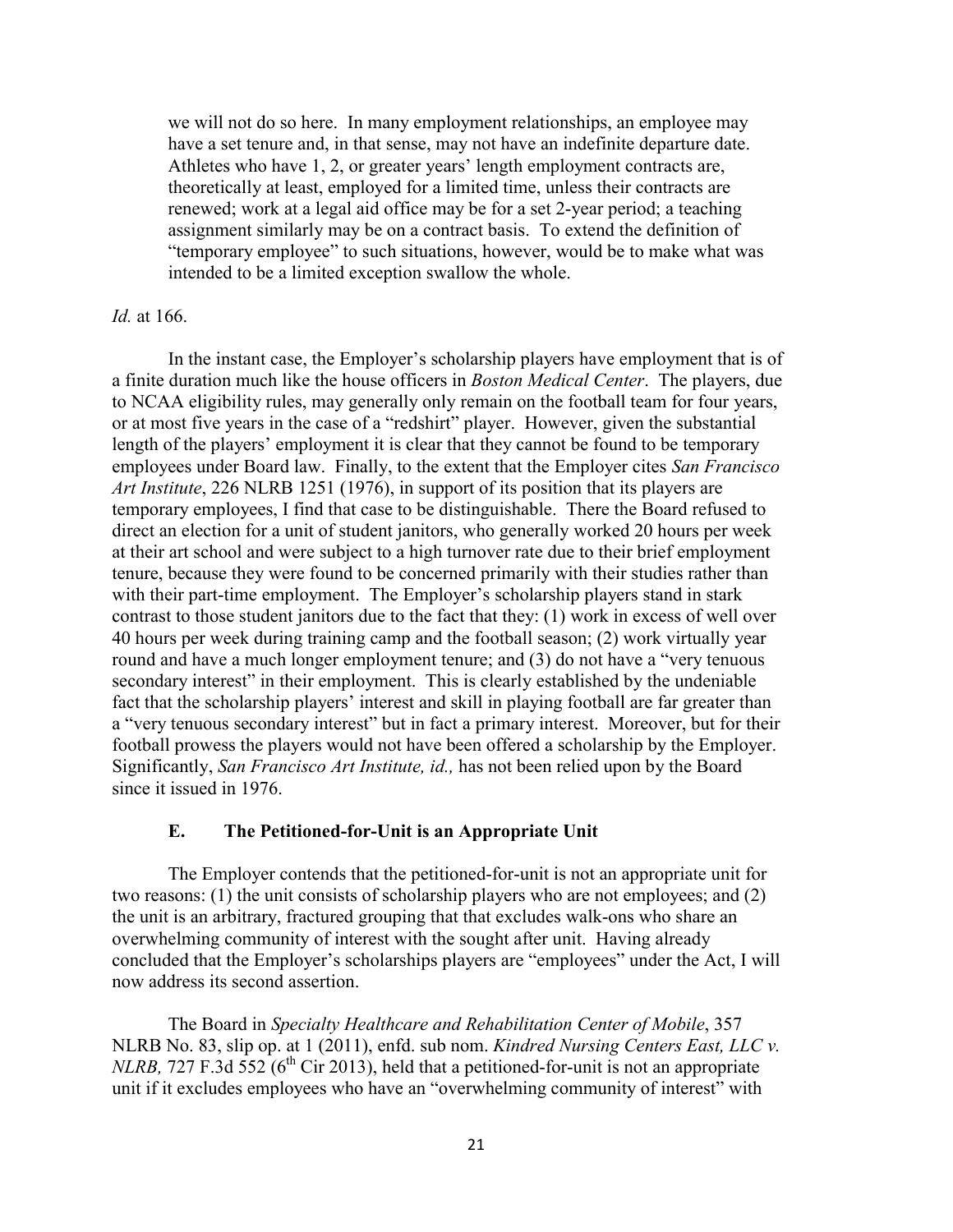those employees that the union seeks to represent. Consistent with this decision, the Board shortly thereafter found in *Odwalla, Inc*., 357 NLRB No. 132 slip op. at 5 (2011), that a petitioned-for-unit was not an appropriate unit because it excluded employees who shared an "overwhelming community of interest" with other employees. Thus, it is clear that, "a petitioner cannot fracture a unit, seeking representation in 'an arbitrary segment' of what would be an appropriate unit." *Specialty Healthcare*, 357 NLRB No. 83, slip op. at 13, citing *Pratt & Whitney*, 327 NLRB 1213, 1217 (1999).

In its brief, the Employer asserts that the petitioned-for-unit in the instant case is a fractured one because it excludes the walk-ons, who share an "overwhelming community of interest" with the Employer's scholarship players. It points out that the walk-ons are subject to the same rules, attend the same football practices and workouts, and play in the same football games if their skills warrant it. Indeed, the Employer contends that the "only" difference between the two groups is that the scholarship players receive compensation for their athletic services. The receipt of this compensation in and of itself is a substantial difference in whatever community of interests exists between the two groups. Fundamentally, walk-on players do not share the significant threat of possibly losing up to the equivalent of a quarter million dollars in scholarship if they stop playing football for the Employer as do the scholarship players. Moreover, to constitute a fractured unit, the putative group must consist of employees as defined by the Act, and the Employer concedes that the lack of scholarship precludes a finding that the walk-ons are employees under the Act. In the absence of a finding that the walk-on players are employees a fractured unit cannot exist, and the petitioned for unit is an appropriate unit. [36](#page-21-0)

# **F. The Petitioner is a Labor Organization Within the Meaning of the Act**

The Employer argues that the Petitioner is not a labor organization within the meaning of the Act unless the following two conditions are met: (1) its players who receive scholarships are found to be "employees" within the meaning of the Act; and (2) the petitioned-for-unit is found to be an appropriate unit within the meaning of the Act.

Section 2(5) of the Act provides the following definition of "labor organization":

Any organization of any kind, or any agency or employee representation committee or plan, in which employees participate and which exists for the purpose, in whole or in part, of dealing with employers concerning grievances, labor disputes, wages, rates of pay, hours of employment, or conditions of work.

The statutory definition of a "labor organization" has long been interpreted broadly. See, *Electromation, Inc.,* 309 NLRB 990, 993-94 (1992), enf'd. 35 F.3d 1148 (7th Cir. 1994). To fall within the definition of a "labor organization," the Board has held that employees must

<span id="page-21-0"></span><sup>&</sup>lt;sup>36</sup> This would be akin to finding that a unit of employees was an appropriate unit notwithstanding the fact that unpaid interns who may otherwise be subject to similar terms and conditions of employment but received no compensation and as such were not employees within the meaning of the Act were properly not included in the unit because they were not employees. See, *WBAI Pacifica Foundation,* 328 NLRB 1273 (1999).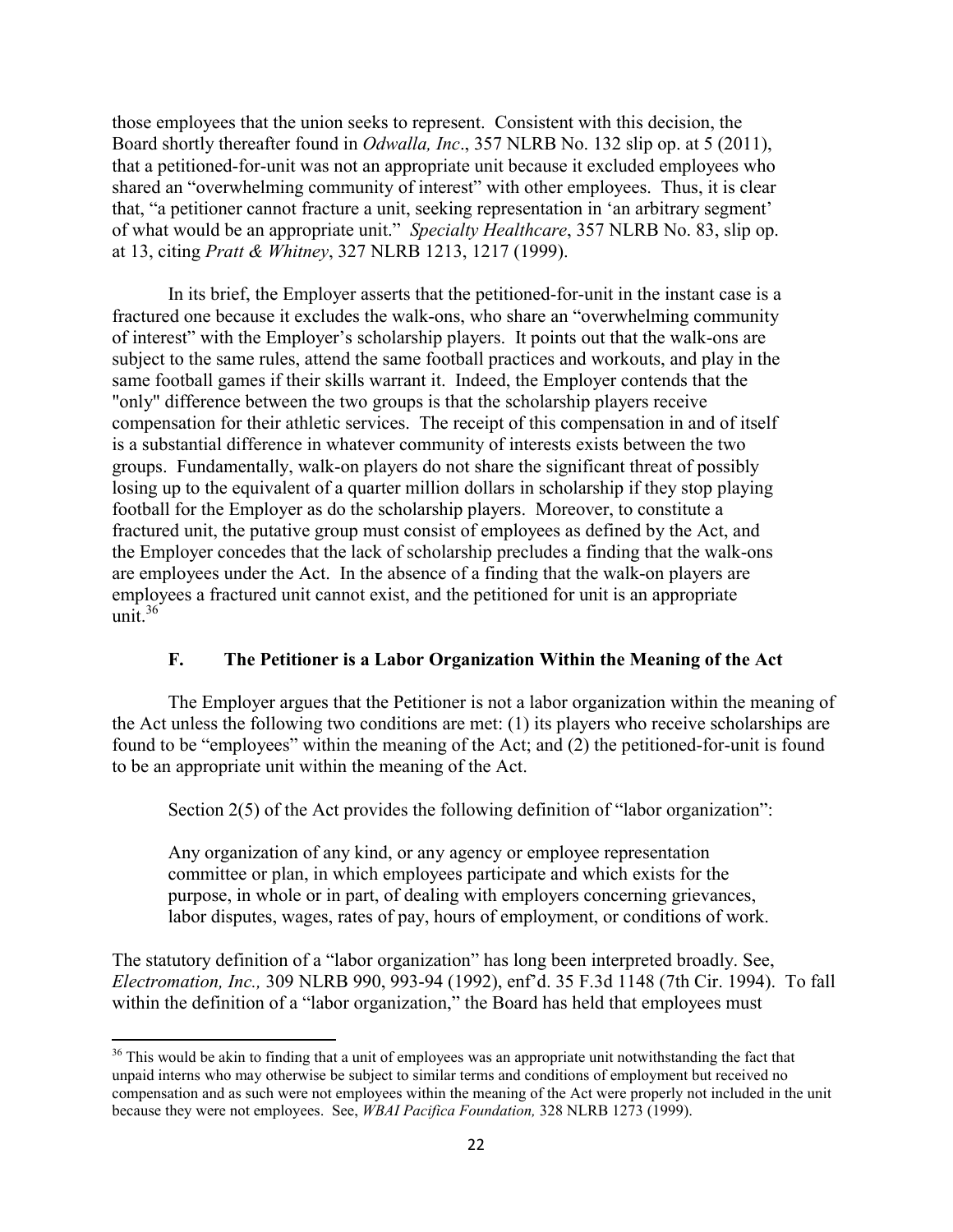participate in the organization and it must exist for the purpose, in whole or in part, of dealing with employers on their behalf regarding their wages, hours of employment and other terms and conditions of employment. *Alto Plastic Mfg. Corp.,* 136 NLRB 850, 851-852 (1962).

At the hearing, the Petitioner introduced evidence that it was established to represent and advocate for certain collegiate athletes, including the Employer's players who receive scholarships, in collective bargaining with respect to health and safety, financial support, and other terms and conditions of employment. A substantial portion of the Employer's scholarship players have also signed authorization cards seeking to have the Petitioner represent them for the purposes of collective bargaining, and some of them, have taken a more active role with the Petitioner, including Colter. In addition, the players will presumably have the opportunity to participate in contract negotiations if the Petitioner is ultimately certified. Based on the evidence presented at the hearing and the Employer's conditional stipulation which was met, I find that the Petitioner is a labor organization within the meaning of the Act.

### **V. CONCLUSION**

Based on the foregoing and the entire record herein, I have found that all grant-in-aid scholarship players for the Employer's football team who have not exhausted their playing eligibility are "employees" under Section 2(3) of the Act. Thus, I direct an immediate election in this case.

### **VI. DIRECTION OF ELECTION**

An election by secret ballot shall be conducted by the undersigned among the employees in the unit found appropriate at the time and place set forth in the notice of election to be issued subsequently, subject to the Board's Rules and Regulations. Eligible to vote are all football players receiving football grant-in-aid scholarship and not having exhausted their playing eligibility employed by the Employer located at 1501 Central Street, Evanston, Illinois, but excluding office clerical employees and guards, professional employees and supervisors as defined in the Act.

Employees engaged in any economic strike, who have retained their status as strikers and who have not been permanently replaced are also eligible to vote. In addition, in an economic strike which commenced less than 12 months before the election date, employees engaged in such strikes that have retained their status as strikers but who have been permanently replaced, as well as their replacements are eligible to vote. Those in the military services of the United States may vote if they appear in person at the polls. Ineligible to vote are employees who have quit or been discharged for cause since the designated payroll period, employees engaged in a strike who have been discharged for cause since the commencement thereof and who have not been rehired or reinstated before the election date, and employees engaged in an economic strike which commenced more than 12 months before the election date and who have been permanently replaced.

Those eligible shall vote whether or not they desire to be represented for collective bargaining purposes by College Athletes Players Association (CAPA).